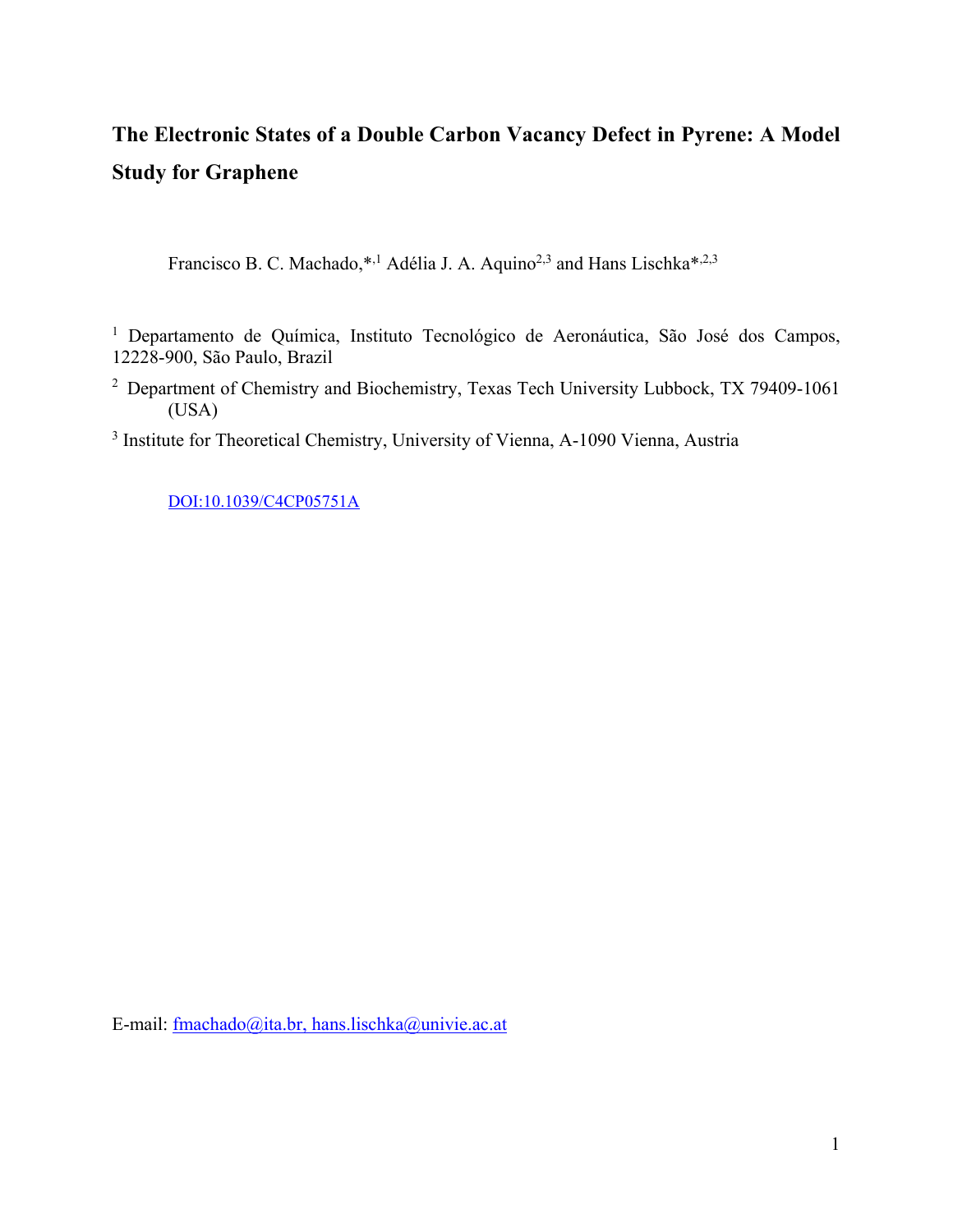#### **Abstract**

The electronic states occurring in a double vacancy defect for graphene nanoribbons have been calculated in detail based on a pyrene model. Extended *ab initio* calculations using the MR configuration interaction (MRCI) method have been performed to describe in a balanced way the manifold of electronic states derived from the dangling bonds created by initial removal of two neighboring carbon atoms from the graphene network. In total, this study took into account the characterization of 16 electronic states (eight singlets and eight triplets) considering unrelaxed and relaxed defect structures. The ground state was found to be of  ${}^{1}A_{g}$  character with around 50% closed shell character. The geometry optimization process leads to the formation of two five-membered rings in a pentagon–octagon–pentagon (5–8–5) structure. The closed shell character increases thereby to  $\sim 70\%$ ; the analysis of unpaired density shows only small contributions confirming the chemical stability of that entity. For the unrelaxed structure the first five excited states  $(^{3}B_{3g},~^{3}B_{2u},~^{3}B_{1u},~^{3}A_{u}$  and  $^{1}A_{u}$ ) are separated from the ground state by less than 2.5 eV. For comparison, unrestricted density functional theory (DFT) calculations using several types of functionals have been performed within different symmetry subspaces defined by the open shell orbitals. Comparison with the MRCI results gave good agreement in terms of finding the  ${}^{1}A_{g}$  state as ground state and in assigning the lowest excited states. Linear interpolation curves between the unrelaxed and relaxed defect structures also showed good agreement between the two classes of methods opening up the possibilities of using extended nanoflakes for multistate investigations at DFT level.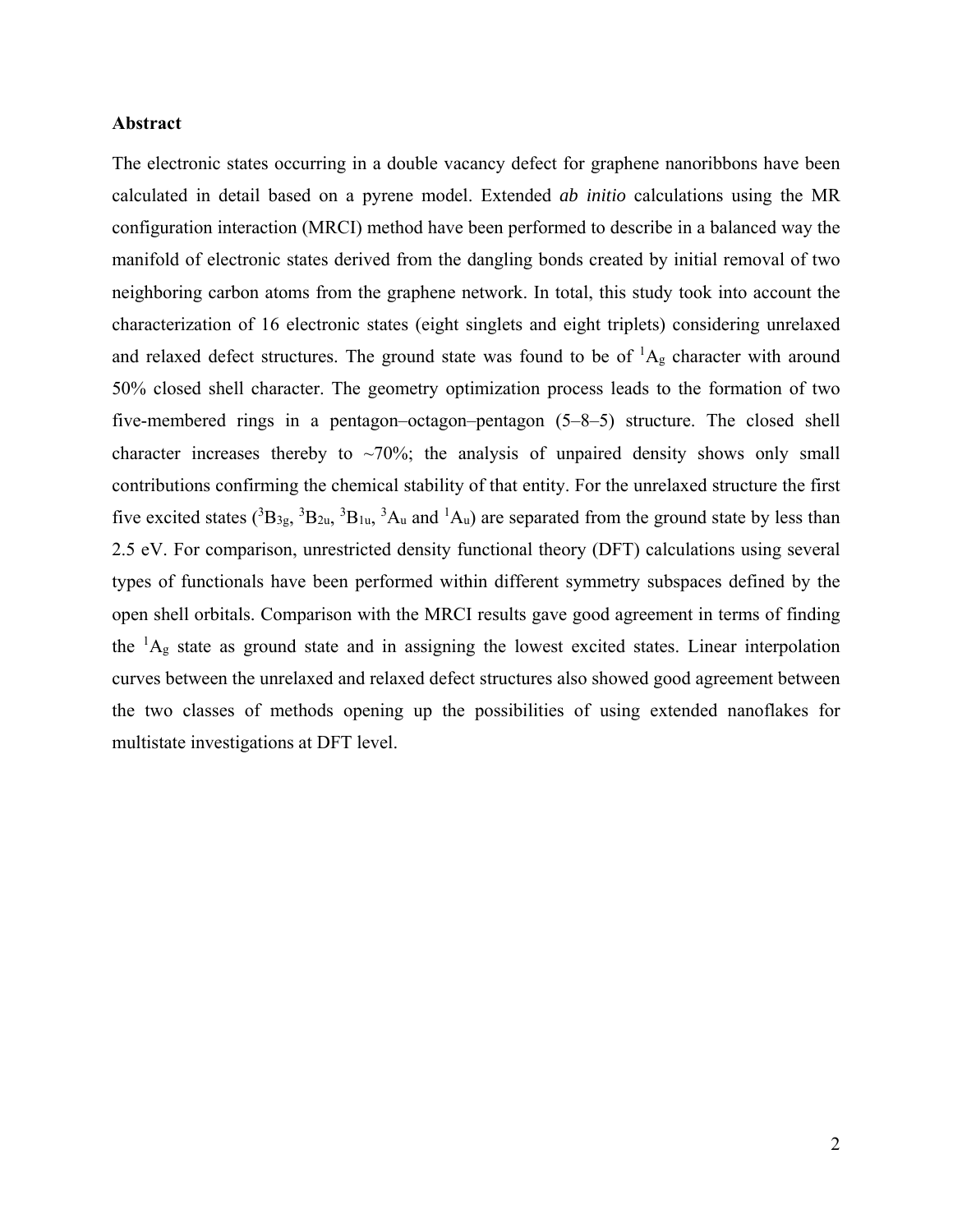## Introduction

Since the initial discovery of graphene<sup>1, 2</sup> it quickly became clear that this was one of the most promising materials in the quest for future nanoscale technologies. Graphene consists of a single atomic layer of graphite and possesses exceptional electronic, thermal and mechanical properties. Its promising applications in electronics, optoelectronics and photonics have been described in many articles.<sup>3-6</sup> Graphene is a semimetal and the absence of a band gap limits graphene to be used as electronic device. The introduction of defects into the regular honeycomb network of graphene constitutes an important technique to modify the graphene properties. To achieve this goal in a controlled way the characterization of the electronic structure of the defect states, their structures and energetics is of great significance.

Vacancy defects represent an important class of structural features where carbon atoms are missing in the hexagonal structure of graphene and dangling bonds introducing high chemical reactivity occur. These defects arise in graphene or in graphitic nanostructures during defective growth and can also be created artificially by means of ion irradiation.<sup>7-14</sup> Their structural details can be directly observed by means of several experimental techniques such as transmission electron microscopy (TEM)<sup>15-19</sup> and scanning tunneling microscopy (STM).<sup>20, 21</sup>

 Because of the occurrence of dangling bonds the defect structure will be associated with a high polyradical character with a multitude of closely spaced locally excited electronic states possessing different spin multiplicities which make their theoretical description very challenging. For such situations multireference theory<sup>22</sup> provides flexible and efficient tools to compute and analyze these electronic states by combining sets of quasi-degenerate orbitals at equal footing allowing the construction of appropriate wavefunctions of well-defined symmetry and spin properties.

Recently, we have shown<sup>23</sup> by means of multireference configuration interaction (MRCI) calculations that a single vacancy (SV) defect induces a complex set of several closely spaced electronic states leading to geometry relaxation effects with carbon-carbon bond formation (Scheme 1b and c). This bond formation had been predicted based on the analysis of Jahn-Teller symmetry breaking,  $24$  which was confirmed later on by density functional calculations.  $25-29$  In a first approach, pyrene (Scheme 1a) has been used since it contains the basic structural body describing the vacancy defect. The MRCI calculations performed showed that the complexity of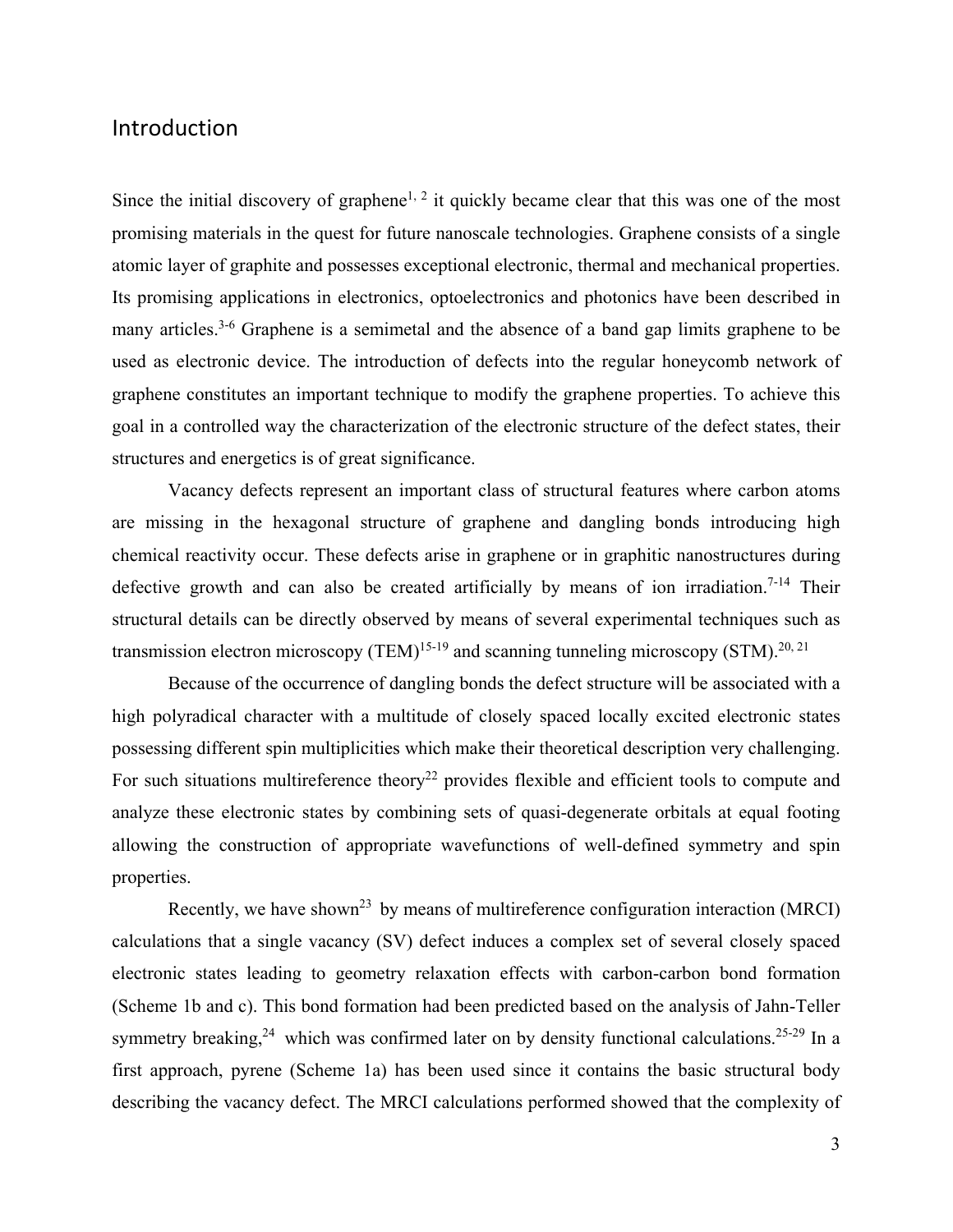the electronic states was in fact significantly more pronounced than anticipated in the previous work and that avoided crossings between different states occurred which transformed an originally antibonding character into a bonding one; as a consequence this behavior led to bond reconstruction formation not only for one state, but actually for several ones including singlet and triplet states.



**Scheme** 1. a) pyrene with numbering of selected carbon atoms, the circles indicate the carbon atoms to be removed, b) pyrene-1C-unrel c) pyrene-1C-relaxed, d) pyrene-2C-unrel, e) pyrene-2C-relaxed.

Based on the afore-mentioned pyrene model, in the present study the properties of a double vacancy (DV) are investigated. Scheme 1a shows the original unperturbed structure. In Scheme 1d two carbon atoms have been replaced instantaneously creating four dangling bonds in the  $\sigma$  orbital system. The original unrelaxed structure is still retained. In Scheme 1e geometry relaxation has occurred. The basic features of this defect have been explained by Coulson et al. <sup>24, 30</sup> many years ago on the basis of a tight binding model taking into account the  $\pi$  system and the four dangling bonds of the  $\sigma$  orbitals. More detailed investigations on the electronic structure of graphene with double vacancies have been performed later on.<sup>25-29, 31-39</sup> Most of these calculations found a pentagon–octagon–pentagon (5–8–5) structure similar to the prototype in Scheme 1e and as suggested from an analysis of Raman scattering spectra of irradiated graphite.<sup>7</sup> The newly formed  $\sigma$  bond length of each pentagon calculated using density functional theory (DFT) within the local density approximation  $(LDA)^{36}$  is equal to 1.77 Å. In spite of the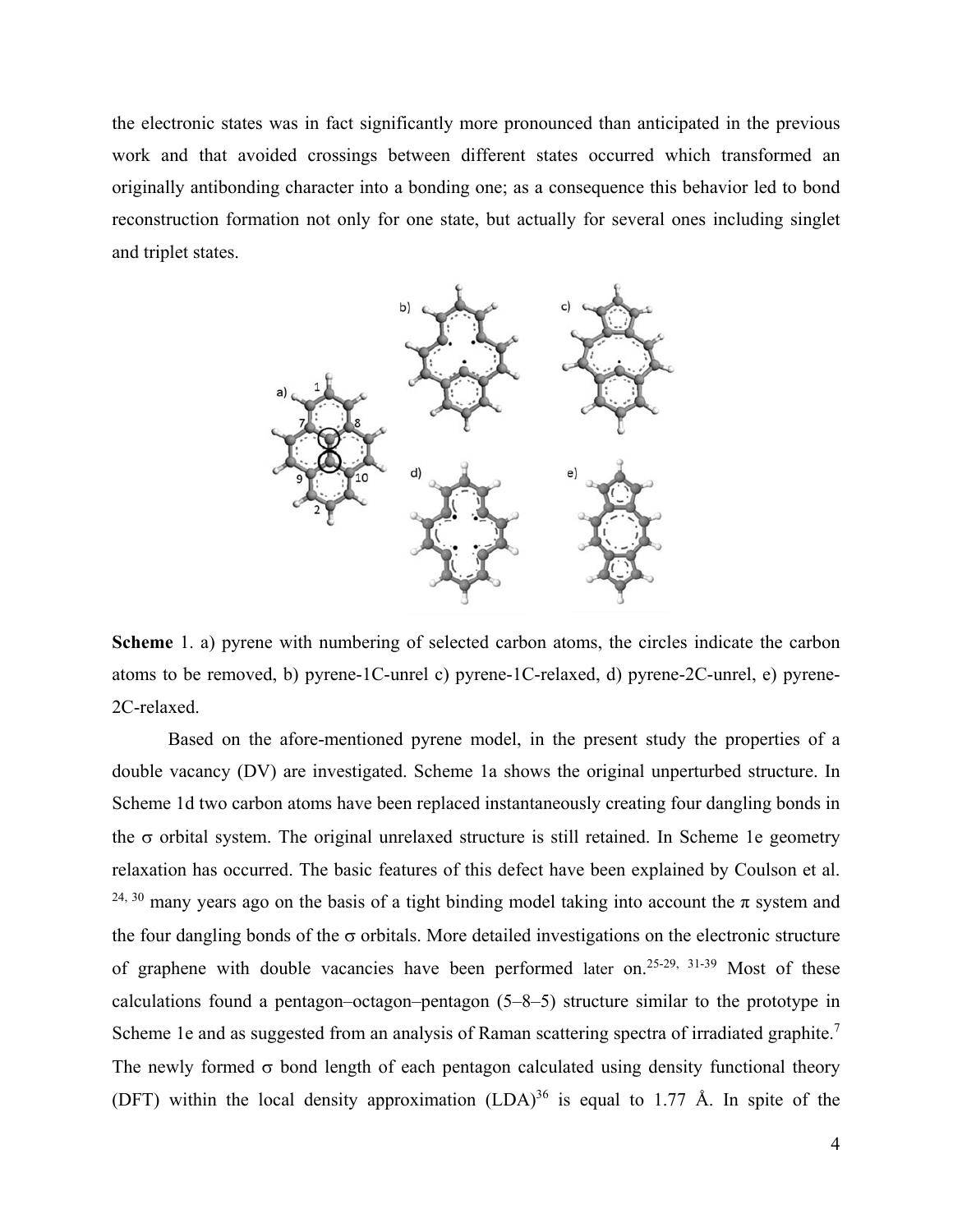numerous theoretical studies on the graphene double vacancies, the characterization of the electronic state manifold is still lacking attention.

The main objective of the present work is to investigate in detail the electronic states of the double vacancy defect originating from the dangling bonds of the  $\sigma$  system together with the coupling to the  $\pi$  orbitals. Introduction of a double vacancy enhances the complexity of the computational problem considerably as compared to the single vacancy because four dangling bonds are created by removal of the two carbon atoms (compare Scheme 1b with Scheme 1d). Similar to our previous investigation on the single vacancy, the MRCI approach will be used. As has already been observed for the SV defect, $2^3$  several electronic states with different spin multiplicities are to be expected which will in part be closely spaced depending on coupling of the different open shell orbitals. The MRCI calculations are computationally expensive. On the other hand the reliability of cheaper methods in terms of computer time, especially of density functional theory (DFT) is not clear in view of the many electronic states to be investigated. Therefore, the second goal of this work is to assess the applicability of DFT for the present DV case taking the MRCI results as benchmark.

### Methods

Complete active space (CAS) self-consistent field (CASSCF)<sup>40, 41</sup> and MRCI<sup>22</sup> calculations have been performed on the double vacancy structures shown in Scheme 1d and e. A CAS (8,8) with eight electrons and eight orbitals was chosen for the CASSCF calculations using one orbital for each irreducible representation. In D2h symmetry this set of molecular orbitals (MOs) was constructed from the  $12a_g$ ,  $11b_{1u}$ ,  $2b_{1g}$ ,  $2b_{2g}$ ,  $3b_{3u}$ ,  $10b_{2u}$ ,  $2a_u$  and  $9b_{3g}$  orbitals, which are, respectively, the four highest occupied orbitals and the four lowest virtual orbitals of the  ${}^{1}A_{g}$ state at density functional theory (DFT) level using the B3-LYP<sup>42-44</sup> functional and the 6-31G<sup>\*\*</sup> basis.45 The shape and functionality of these orbitals will be discussed in the Results section. These MOs were used in the MRCI calculations with a CAS(8,8) reference space identical to that one employed in the CASSCF calculations. Single and double excitations were constructed from the occupied orbitals into the entire virtual orbital space applying the interacting space restriction;<sup>46</sup> only the 1s carbon orbitals were kept frozen. Size-extensivity contributions are included by means of the Davidson correction<sup>22, 47</sup> which is denoted by the label +Q (MRCI+Q).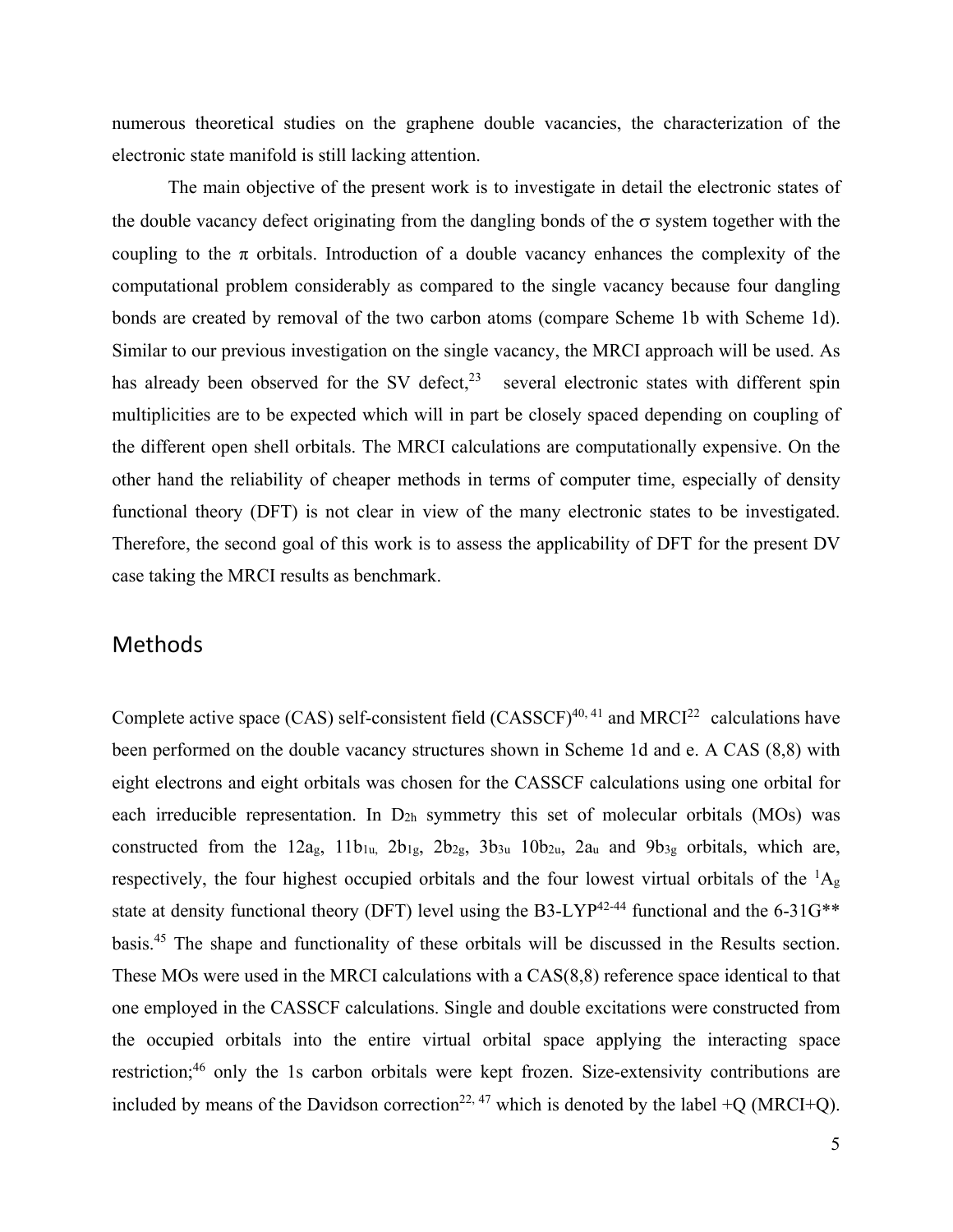The  $6-31G$  and  $6-31G^*$  basis sets were used throughout the calculations.<sup>45</sup> The original pyrene structure was obtained from DFT/B3-LYP optimizations using the 6-31G\*\* basis. The two innermost carbon atoms (Scheme 1a) were then removed. The resulting structure is denoted pyrene-2C-unrel. CASSCF/6-31G\* geometry optimizations were performed for each electronic state separately to obtain the pyrene-2C-relaxed structures. Linear interpolation curves between the unrelaxed and relaxed structure were computed at the MRCI+Q (8,8) and DFT/B3-LYP levels using the 6-31G\* basis set. The pyrene molecule was arranged in the yz plane with the long axis oriented along the z axis. Unrestricted (U)DFT/B3-LYP single point calculations and geometry optimizations were performed using the 6-31G\* basis set. Singlet and triplet multiplicities were considered. The state symmetry in the UDFT calculations was determined from the direct product of the irreducible representations of the respective open shell orbitals. The occupation schemes for the DFT calculations are presented in Table 6S of the Suplementary Material. All optimized structures preserved the D<sub>2h</sub> point group symmetry.

The effective unpaired electron densities and total number of effectively unpaired electrons  $(N_U)$  were computed<sup>48-50</sup> in order to characterize the polyradical character of the different states. To avoid overemphasizing the contribution of the natural orbitals (NOs) that are nearly doubly occupied or nearly unoccupied, we chose to use the non-linear model suggested in Ref.<sup>44</sup> where  $N_U$  is given by

$$
N_U = \sum_{i=1}^{M} n_i^2 (2 - n_i)^2
$$
 (1)

in which *ni* is the occupation of the *i*-th NO, and *M* is the number of NOs.

The MR calculations were performed with the COLUMBUS program system,<sup>51-53</sup> using its parallel version.54, 55 CASSCF geometry optimizations were performed with the program system DL-FIND<sup>56</sup> interfaced to COLUMBUS. For the DFT calculations the TURBOMOLE program<sup>57</sup> was used.

## Results and Discussion

#### Unrelaxed Structure

The vertical excitations for the first six states of the pyrene-2C-unrel structure calculated using the CASSCF, MR-CISD and MR-CISD+Q and B3-LYP methods are collected in Table **1**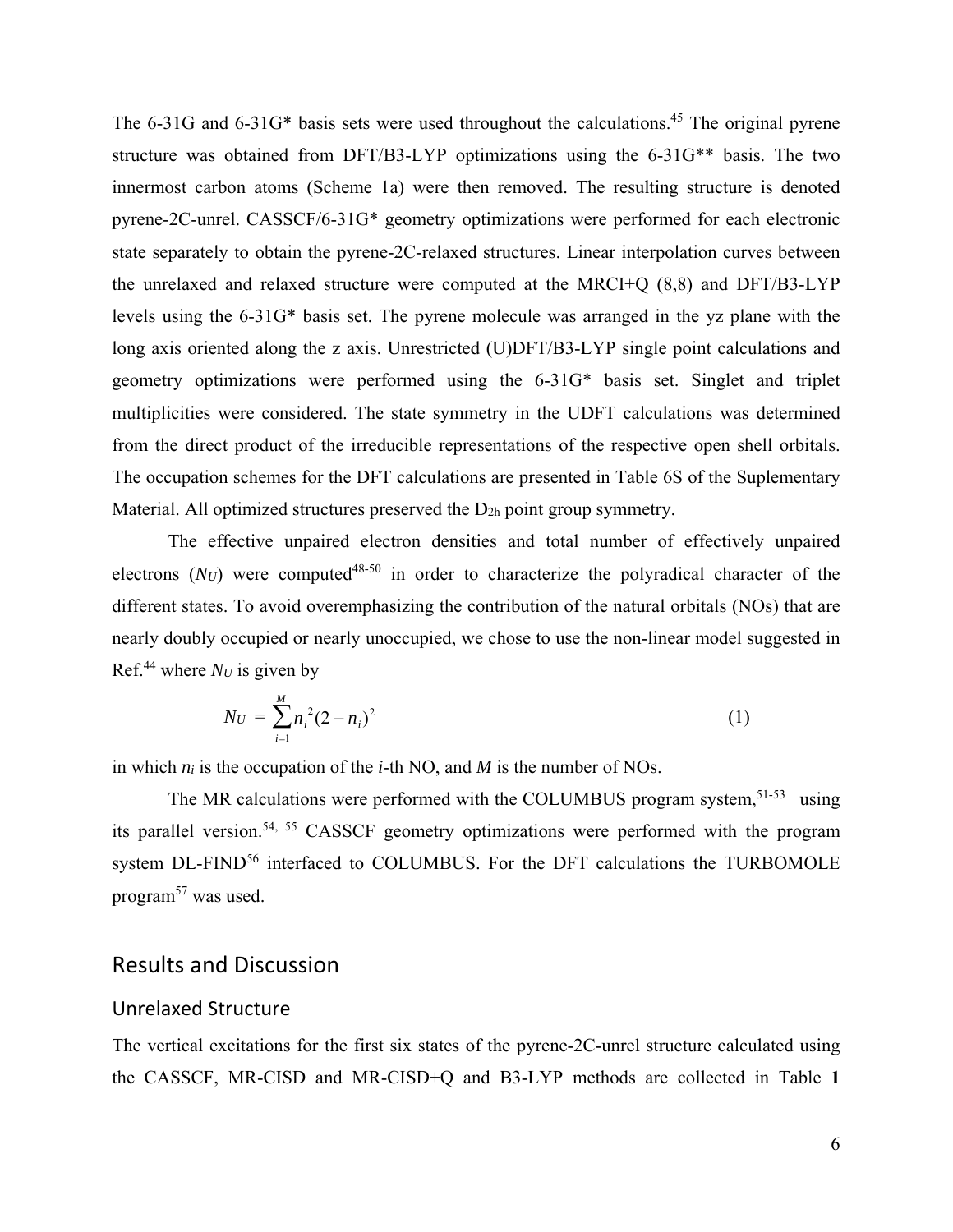together with the characterization of the main configuration. In total sixteen electronic states have been calculated, considering singlet and triplet spin multiplicity for each of the irreducible representations in D2h symmetry. The results for all calculated sixteen states obtained with the 6- 31G\* and 631G basis set are collected in Tables 1S and 2S of the Supplementary Information. The Cartesian coordinates of the unrelaxed structure is given in the Supplementary Information as well. The natural orbital occupations for the most important orbitals are displayed in Table 3S for the six low-lying states. The ground state has symmetry  ${}^{1}A_{g}$  and the first five excited states which lie above the ground state by less than 3.0 eV calculated at MR level are  ${}^{3}B_{3g}$ ,  ${}^{3}B_{2u}$ ,  ${}^{3}B_{1u}$ ,  ${}^{3}$ A<sub>u</sub> and  ${}^{1}$ A<sub>u</sub>. It is also important to note that there is only a weak dependence of the excitation energies on the computational method (CASSCF, MRCI or MRCI+Q) and on the basis sets used (Table 1 and Table 1S). The weight of the dominating configuration is less than 60% for all states computed, which is an indication of the multiconfigurational character of all states. This fact is also exemplified e.g. for the  ${}^{1}A_{g}$  state where afore-mentioned NO occupations for the occupied σ bonding orbitals (12ag and 11b<sub>1u</sub>) and the unoccupied σ<sup>\*</sup> antibonding orbitals (10b<sub>2u</sub>) and  $9b_{3g}$ ) values of around 1.7 and 0.3, respectively, are found (Table S3). These values deviate substantially from the standard closed shell occupations. The DFT/B3-LYP calculations also find the <sup>1</sup>A<sub>g</sub> as ground state. The first excited state is <sup>3</sup>A<sub>u</sub>, ~1.0 eV above the <sup>1</sup>A<sub>g</sub> ground state. The order of the excited states computed at the DFT level differs from that of the MR calculations (see also Table 1S) since these states present a strong multiconfigurational character. Nevertheless, the set of lowest singlet and triplet states is the same in the MR and DFT calculations, in spite of the just-mentioned differences in the detailed energetic ordering. The calculations were also carried out using PBE<sup>58</sup> and PBE0<sup>59</sup> functionals, which present the same electronic excitation ordering and similar excitation energies, differing no more than 0.2 eV. These results are presented in Table 7S.

**Table** 1. Excitation energies (eV) for the unrelaxed pyrene-2C structure using a CAS (8,8) reference space and B3-LYP, respectively, together with the 6-31G\* basis set.

| State           | CASSCF             |                    | MRCI MRCI+O B3-LYP |        | Config. $a,b$                                                                 |
|-----------------|--------------------|--------------------|--------------------|--------|-------------------------------------------------------------------------------|
| $\rm{^1A_g}$    | 0.000 <sup>c</sup> | 0.000 <sup>c</sup> | 0.000 <sup>c</sup> | 0.000c | $12a_g^23b_{3u}^010b_{2u}^02b_{1g}^211b_{1u}^22b_{2g}^29b_{3g}^02a_u^0$ (54%) |
| $\rm^{3}B_{3g}$ | 1.607              | 1.635              | 1.646              | 1.616  | $12a_g^23b_{3u}^010b_{2u}^12b_{1g}^211b_{1u}^12b_{2g}^29b_{3g}^02a_u^0(41\%)$ |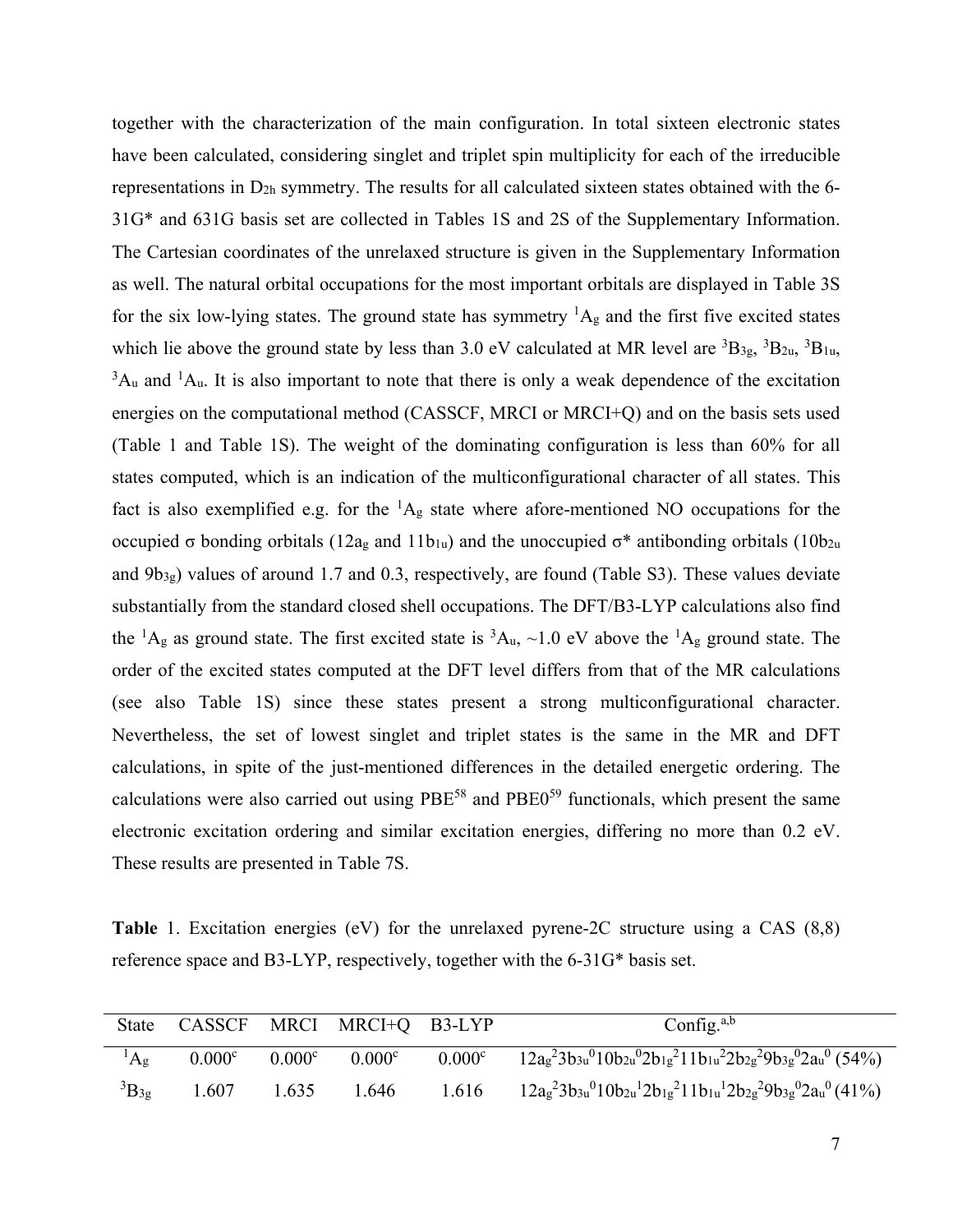| ${}^{3}B_{2u}$    | 1.741 | 1.799       | 1.827 | 2.378 | $12a_g^23b_{3u}^010b_{2u}^02b_{1g}^211b_{1u}^12b_{2g}^29b_{3g}^12a_u^0(31\%)$ |
|-------------------|-------|-------------|-------|-------|-------------------------------------------------------------------------------|
| ${}^{3}B_{1u}$    | 1.774 | 1.752 1.712 |       | 1.405 | $12a_g^23b_{3u}^110b_{2u}^02b_{1g}^211b_{1u}^22b_{2g}^19b_{3g}^02a_u^0(57\%)$ |
| 3A <sub>u</sub>   | 2.905 | 2.524 2.330 |       | 1.057 | $12a_g^23b_{3u}^010b_{2u}^12b_{1g}^211b_{1u}^22b_{2g}^19b_{3g}^02a_u^0$ (58%) |
| $\mathrm{^{1}Au}$ | 2.980 | 2.618       | 2.433 | 1.181 | $12a_g^23b_{3u}^010b_{2u}^12b_{1g}^211b_{1u}^22b_{2g}^19b_{3g}^02a_u^0$ (55%) |

<sup>a</sup> Closed shell part:  $11a_g^22b_{3u}^29b_{2u}^21b_{1g}^210b_{1u}^21b_{2g}^28b_{3g}^21a_u^2$ .

<sup>b</sup> MRCI configuration percentage in parentheses.

<sup>c</sup> Total energies (hartree): <sup>1</sup>A<sub>g</sub> CASSCF/6-31G\* = -535.6751476 (-14576.468 eV); <sup>1</sup>A<sub>g</sub> MRCI/6- $31G^* = -536.9015422$  ( $-14609.840$  eV);  ${}^1A_g$  MRCI + Q/6-31G\* = -537.1933974 ( $-14617.782$ eV); B3-LYP/6-31G\* = -538.7885053 (-14661.18722 eV).

The active CASSCF molecular orbitals computed for the  ${}^{1}A_{g}$  state are displayed in Figure 1. With respect to the  $C_7-C_8$  and  $C_9-C_{10}$  bonds (Scheme 1d) which are formed on geometry relaxation, the 12a<sub>g</sub> and 11b<sub>1u</sub> orbitals are σ bonding, the10b<sub>2u</sub> and 9b<sub>3g</sub> are σ\* antibonding, the π orbitals  $2b_{2g}$  and  $3b_{3u}$  are bonding and  $2b_{1g}$  and  $2a_u$  are  $\pi^*$  antibonding. The B3-LYP orbitals are quite similar to the CASSCF orbitals (see Figure 1S in the Supporting Information). This analysis shows (see Table 1) that the first two excited states,  ${}^{3}B_{3g}$ , and  ${}^{3}B_{2u}$ , arise from the  $\sigma$ - $\sigma$ <sup>\*</sup> excitations, the <sup>3</sup>A<sub>u</sub> and <sup>1</sup>A<sub>u</sub> states from  $\pi$ - $\sigma$ <sup>\*</sup> excitations and the <sup>3</sup>B<sub>1u</sub> state results from a  $\pi$ - $\pi$ excitation. Thus, the four former excited states acquire CC antibonding character on electronic excitation from the  ${}^{1}A_{g}$  ground state.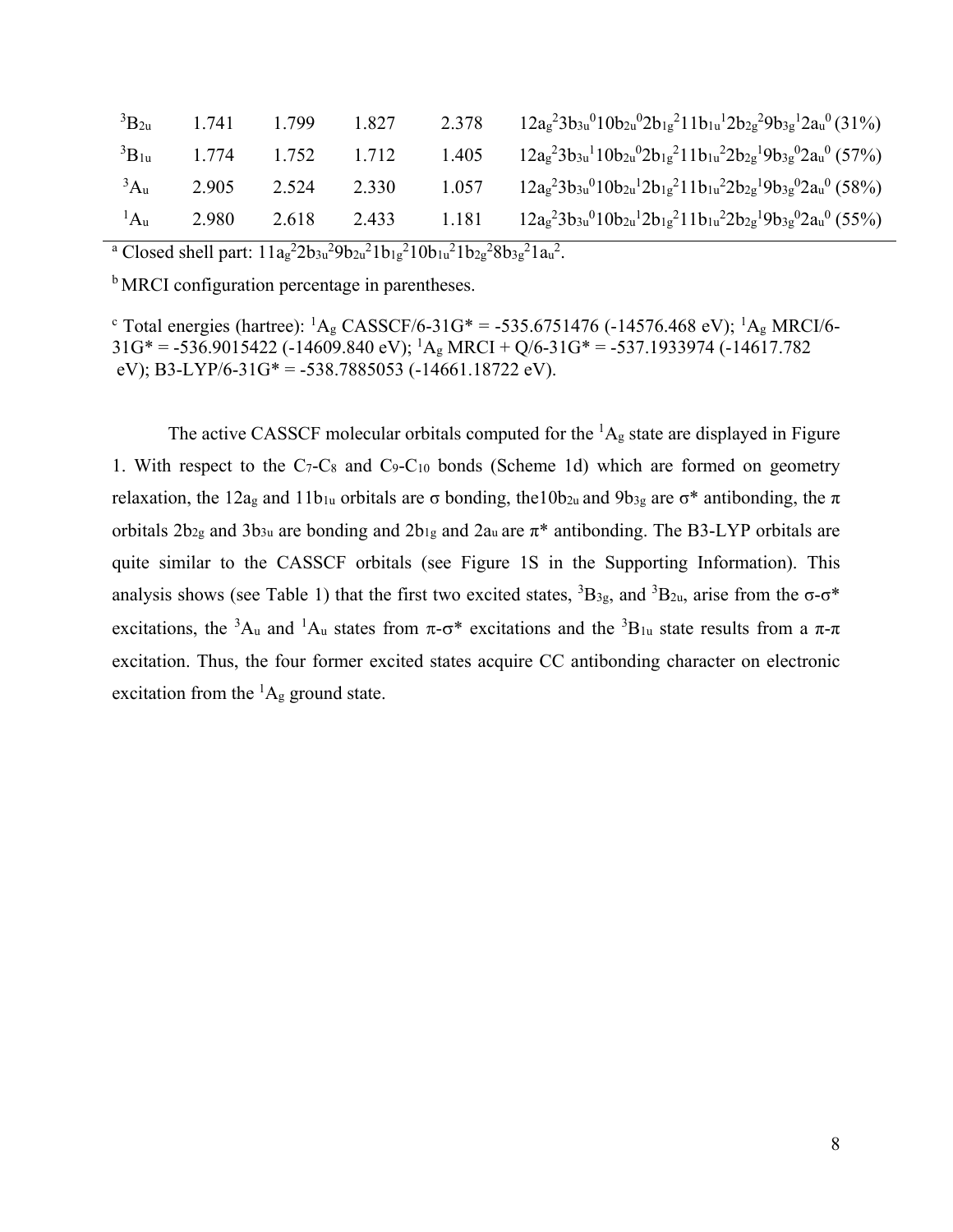

**Figure 1.** Active molecular orbitals for the  ${}^{1}A_{g}$  state computed at the CASSCF(8,8)/6-31G\* level for the unrelaxed structure.

#### Geometry relaxation

Geometry optimizations have been performed at the CASSCF(8,8) and B3-LYP levels for the low-lying states  $({}^{1}A_{g}, {}^{3}B_{2u}, {}^{3}B_{1u}, {}^{1}B_{2u})$  as identified in the linear interpolation calculations discussed below. At the optimized CASSCF geometries single point MRCI calculations were carried out. Table 2 collects the relative stabilities, the optimized  $C_7-C_8$  distance and the main electronic configuration. The results for the 6-31G basis set (Table 4S), the natural orbital occupations (Table 5S) and the Cartesian geometries can be found in the Supporting Information. For all states calculated a strong reduction of the C<sub>7</sub>-C<sub>8</sub> (C<sub>9</sub>-C<sub>10</sub>) distances from originally 2.47 Å in the unrelaxed pyrene-2C-unrel structure to distances between 1.45 Å to 1.54 Å is observed. This range of distances covers standard CC single bonds lengths and somewhat shortened ones. Similar results are obtained at CASSCF and DFT/B3LYP level. They indicate the formation of the pentagon–octagon–pentagon (5–8–5) structure shown in Scheme 1d. For comparison, local density approximation  $(LDA)^{36}$  calculations using periodic boundary conditions find a value of 1.77 Å for the C<sub>7</sub>-C<sub>8</sub> bond length. The <sup>1</sup>A<sub>g</sub> B3-LYP and CASSCF results of 1.52 and 1.54 Å, respectively, are smaller which is due to the larger structural flexibility of our pyrene model. For the relaxed structures the same energetic ordering of the four low-lying states shown in Table 2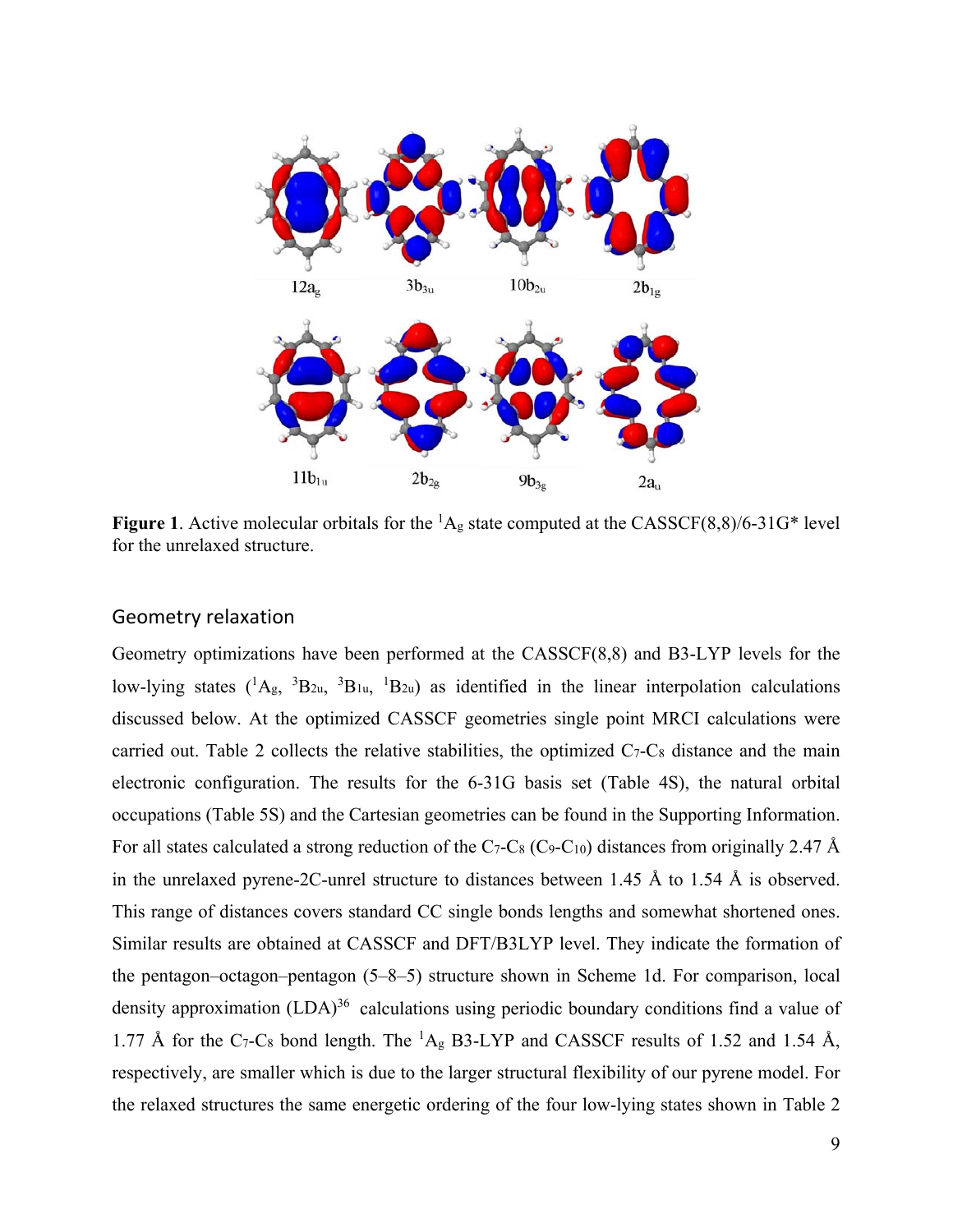is obtained at CASSCF, MRCI and B3-LYP levels: the ground state has  ${}^{1}A_{g}$  symmetry followed by the  ${}^{3}B_{2u}$ ,  ${}^{1}B_{2u}$  and  ${}^{3}B_{1u}$  states. At MRCI+Q level the lowest excited state  $({}^{3}B_{2u})$  is 1 eV above the ground state and the next ones are following in distances of several tenths of an eV. In comparison, the B3-LYP excitation energies are somewhat smaller. The two lowest excited states are only 0.4 to 0.5 eV above the ground state. Note that the weight of the dominating configuration is  $\sim$ 70% or more at MRCI level for all states computed – a number which is better suited for the characterization of the respective state than the <60% reported for the unrelaxed structure discussed above. Again, we find a relatively small effect of increasing the basis set on energy differences and geometries (cf. Table 2 and Table 4S). The four low-lying states were also optimized using PBE and PBE0 functionals, presenting results similar to B3-LYP (see Table 8S).

Table 2: Excitation energies  $\Delta E$  (eV) and optimized C<sub>7</sub>-C<sub>8</sub> distance (Å)<sup>a</sup> for the relaxed pyrene-2C structure using a CAS (8,8) reference space and B3LYP with the 6-31G\* basis set.

| <b>State</b>   | <b>CASSCF</b>      |         | $MRCI^b$           | $MRCI+Qb$          | B3-LYP  |                    | Config. $c,d$                                                                                                                           |
|----------------|--------------------|---------|--------------------|--------------------|---------|--------------------|-----------------------------------------------------------------------------------------------------------------------------------------|
|                | ΔΕ                 | $C7-C8$ | $\Delta E$         | $\Delta E$         | $C7-C8$ | ΔE                 |                                                                                                                                         |
| $\rm ^1A_g$    | 0.000 <sup>e</sup> | 1.535   | 0.000 <sup>e</sup> | 0.000 <sup>e</sup> | 1.515   | 0.000 <sup>e</sup> | $12ag23b3u010b2u02b1g211b1u2$                                                                                                           |
| ${}^3B_{2u}$   | 1.182              | 1.472   | 1.102              | 1.053              | 1.454   | 0.441              | $2b_{2g}^{2}9b_{3g}^{0}2a_{u}^{0}$ (69%)<br>$12a_g^23b_{3u}^110b_{2u}^02b_{1g}^111b_{1u}^2$<br>$2b_{2g}^{2}9b_{3g}^{0}2a_{u}^{0}$ (75%) |
| ${}^{1}B_{2u}$ | 1.907              | 1.467   | 1.540              | 1.323              | 1.453   | 0.479              | $12ag23b3u110b2u02b1g111b1u2$<br>$2b_{2g}^{2}9b_{3g}^{0}2a_{u}^{0}$ (73%)                                                               |
| ${}^3B_{1u}$   | 1.535              | 1.520   | 1.626              | 1.630              | 1.502   | 1.430              | $12a_g^23b_{3u}^110b_{2u}^02b_{1g}^211b_{1u}^2$<br>$2b_{2g}^{1}9b_{3g}^{0}2a_{u}^{0}$ (75%)                                             |

 ${}^{\text{a}}$  C<sub>7</sub>-C<sub>8</sub> and C<sub>9</sub>-C<sub>10</sub> distances are symmetry equivalent.

<sup>b</sup> Single point calculation at CASCSF (8,8) optimized geometries.

<sup>c</sup> Closed shell part:  $11a_g^22b_{3u}^29b_{2u}^21b_{1g}^210b_{1u}^21b_{2g}^28b_{3g}^21a_u^2$ .<br>
<sup>d</sup> MRCI configuration percentage in parentheses.<br>
<sup>e</sup>Total energies (bartree): <sup>1</sup>A CASSCE/6 31G\* - 535 9117

Total energies (hartree):  ${}^{1}A_{g}$  CASSCF/6-31G\* = -535.9117919 (-14582.908 eV);  ${}^{1}A_{g}$  MRCI/6- $31G^* = -536.8162795$  ( $-14607.520$  eV); <sup>1</sup>A<sub>g</sub> MRCI + Q/6-31G<sup>\*</sup> = -537.4457100 ( $-14624.64788$ ) eV); <sup>1</sup>A<sub>g</sub> B3-LYP/6-31G\* = -539.05378069 (-14668.406 eV).

The active CASSCF orbitals computed for the relaxed structure of the  ${}^{1}A_{g}$  state are displayed in Figure 2. The B3-LYP orbitals are similar to the CASSCF orbitals as one can see from Figure 1S. As compared to the unrelaxed structure, the formation of the two new bonds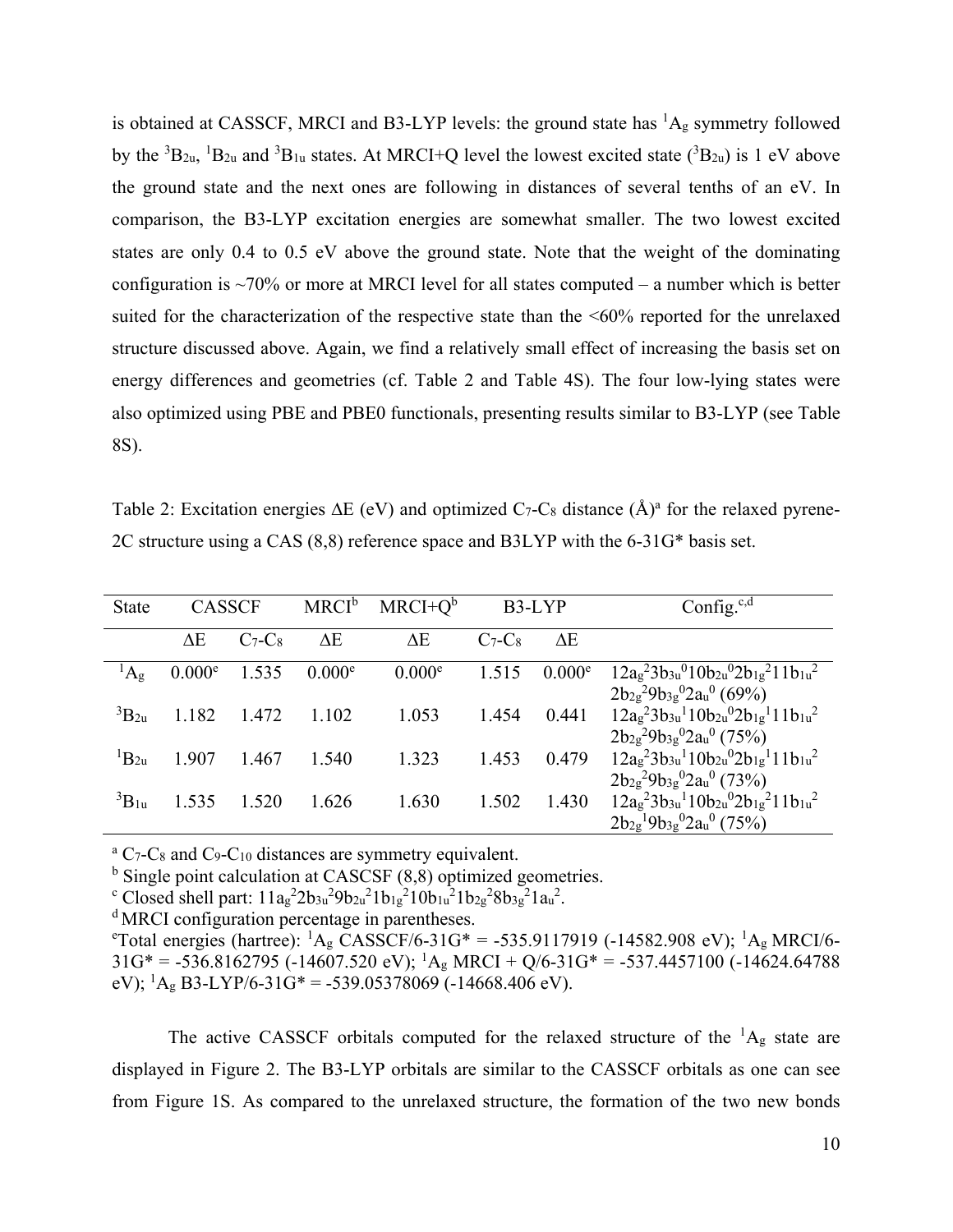(C<sub>7</sub>-C<sub>8</sub> and C<sub>9</sub>-C<sub>10</sub>) concentrates the bonding character of the  $\sigma$  bonding orbitals (12a<sub>g</sub> and 11b<sub>1u</sub>) and the  $\pi$  bonding orbitals (2b<sub>2g</sub> and 3b<sub>3u</sub>) significantly. Note also a reordering of the excited states as compared to the unrelaxed defect structure (Table 1). The  ${}^{3}B_{2u}$  and  ${}^{1}B_{2u}$  states are now the first and second excited states. In comparison to the orbital occupations found for the  ${}^{3}$ B<sub>2u</sub> state in the unrelaxed structure (Table 1) a significant reorganization of orbital occupations has occurred (Table 2). Instead of the original  $\sigma-\sigma^*$  excitation (11b<sub>1u</sub>  $\rightarrow$  9b<sub>3g</sub>), this state arises now from a  $\pi-\pi$  excitation from the antibonding  $2b_{1g}$  into the bonding  $3b_{3u}$  orbital (Figure 2). The <sup>1</sup>B<sub>2u</sub> state possesses the same  $\pi-\pi$  excitation into the bonding 3b<sub>3u</sub> orbital. The <sup>3</sup>B<sub>1u</sub> state arises from an excitation from a bonding orbital  $(2b_{2g})$  to another bonding orbital  $(3b_{3u})$ . The singlet and triplet  $B_{2u}$  states present the shortest C<sub>7</sub>-C<sub>8</sub> and C<sub>9</sub>-C<sub>10</sub> bond distances, followed by the <sup>3</sup>B<sub>1u</sub>, while the ground state  $({}^1A_g)$  has the largest distance. Note that at the ground state  $({}^1A_g)$  the bonding orbital (3b<sub>3u</sub>) is not occupied. The <sup>3</sup>B<sub>3g</sub>, <sup>3</sup>A<sub>u</sub> and <sup>1</sup>A<sub>u</sub> states listed in Table 1 have CC antibonding character and, thus, are not stabilized (see the section on Linear Interpolation Curves below). The optimized bond lengths of the formed  $\sigma$  bonds as displayed in Table 2 are all in the range of 1.50  $\pm$  0.03 Å. For comparison, DFT/LDA calculations<sup>36</sup> on a double vacancy in a repeating slab model give a respective CC distance of 1.77 Å which demonstrates the larger rigidity of the graphene network as compared to the present pyrene model.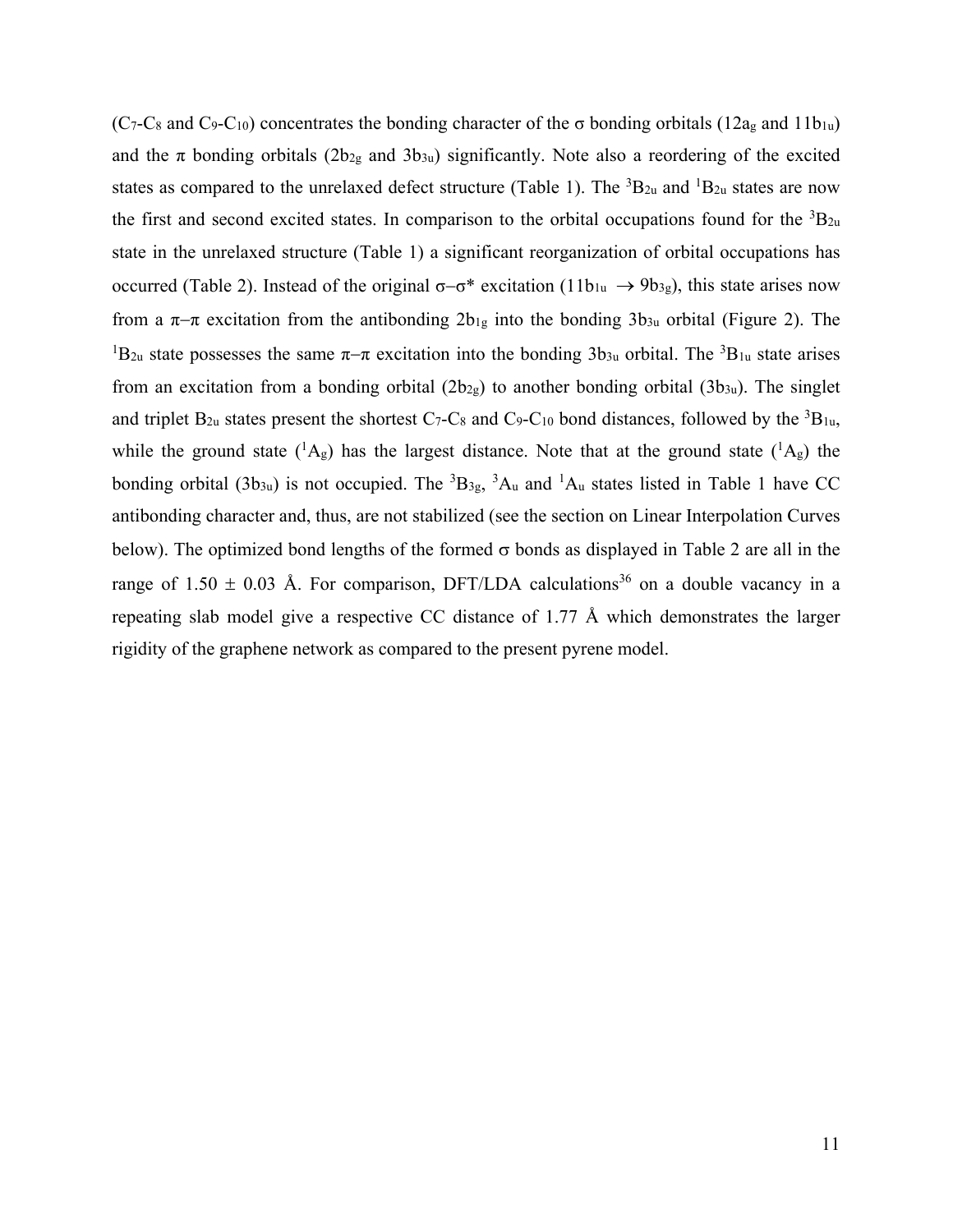

**Figure 2.** Active molecular orbitals for the  ${}^{1}A_{g}$  state computed at the CASSCF(8,8)/6-31G\* level for the relaxed structure.

### Linear Interpolation Curves

To analyze the evolution of the electronic character of the different states, linear interpolation curves connecting the structures with C<sub>7</sub>-C<sub>8</sub> and C<sub>9</sub>-C<sub>10</sub> from 2.744 Å (unrelaxed) to 1.467 Å (relaxed,  ${}^{1}B_{2u}$  state) were computed at MRCI+Q level for each of those geometries in a total of sixteen electronic states. In Figure 3 and Figure 4 the linear interpolation curves for the first four low-lying electronic states are presented using MRCI+Q and DFT/B3-LYP, respectively. In Figure 2S the MRCI+Q linear interpolation curves for the total of sixteen states are given. All states shown in Figure 3 and Figure 4 are stabilized by decreasing the C<sub>7</sub>-C<sub>8</sub> and C<sub>9</sub>-C<sub>10</sub> bond distance. It is noted that comparison of the MRCI+Q and DFT/B3-LYP curves displayed in the two figures show very good agreement. The overall stabilization energy with respect to the unrelaxed defect structure is substantial and amounts to more than 5.0 eV at MRCI+Q level. As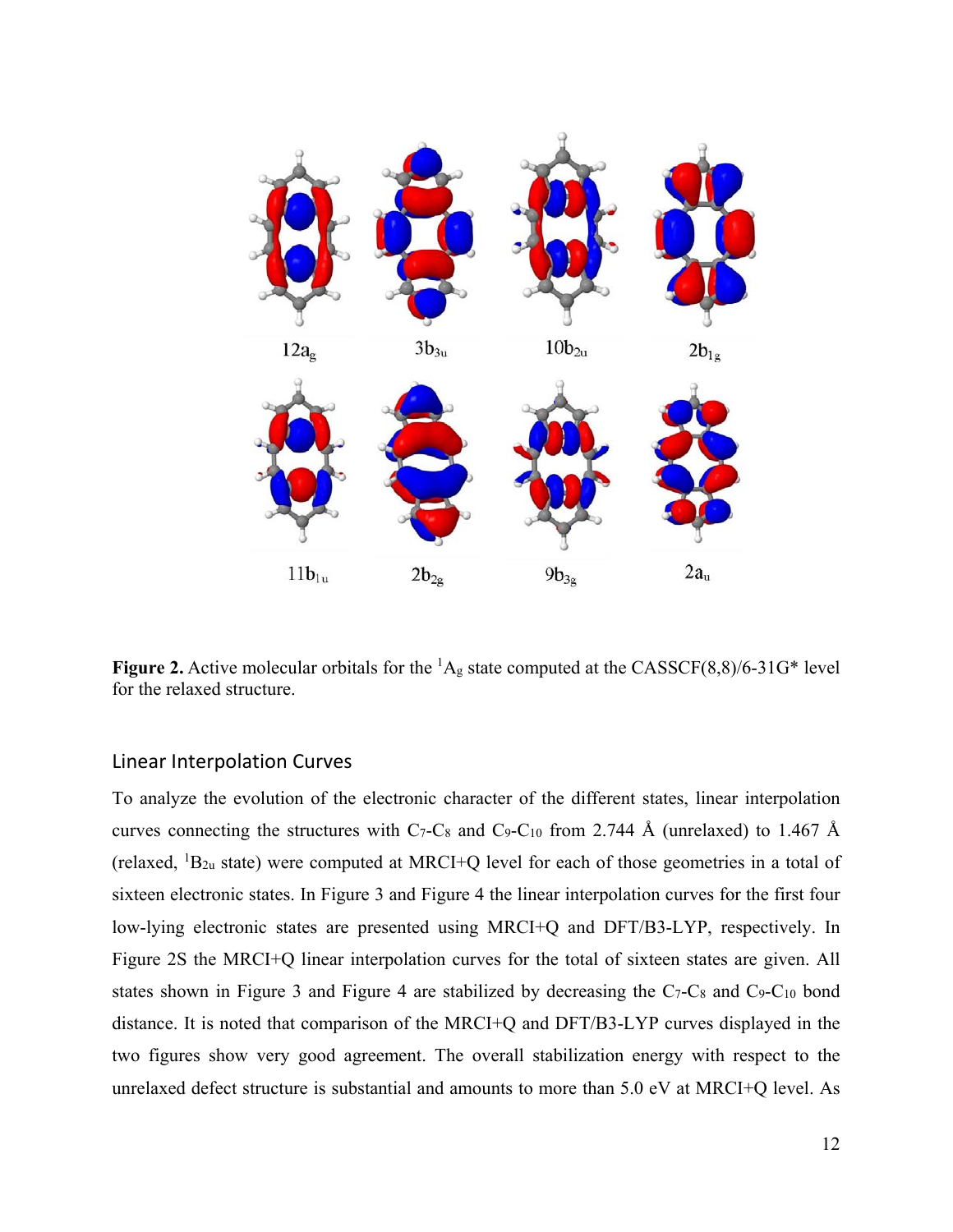already mentioned above, the  ${}^{3}B_{2u}$  state changes occupation which happens at a C<sub>7</sub>-C<sub>8</sub> distance of  $\sim$ 2.3 Å because of an avoided crossing with a higher B<sub>2u</sub> state. Inspection of the linear interpolation curves for the higher excited states (Figure 2S) shows that many other states also change occupation and stabilize at short a  $C_7$ -C<sub>8</sub> bond distance. The  ${}^{3}B_{3g}$  state, which is the first excited state at the unrelaxed structure, remains repulsive until  $\sim$ 2.05 Å where it is stabilized by an avoided crossing, but still stays about 3.8 eV above the ground state.



**Figure 3.** Linear interpolation curve for the first four low-lying states of pyrene-2C computed at MRCI + Q  $(8,8)/6$ -31G\* level. Paths between the structures with C<sub>7</sub>-C<sub>8</sub> and C<sub>9</sub>-C<sub>10</sub> = 2.744 Å (unrelaxed) to 1.467 Å (relaxed  ${}^{1}B_{2u}$  state). Energies are relative to  $E({}^{1}A_{g}) = -537.4386964$ hartree (-14624.457 eV). The main electronic configuration of the  ${}^{3}B_{2u}$  state for the unrelaxed and relaxed structure is given in blue.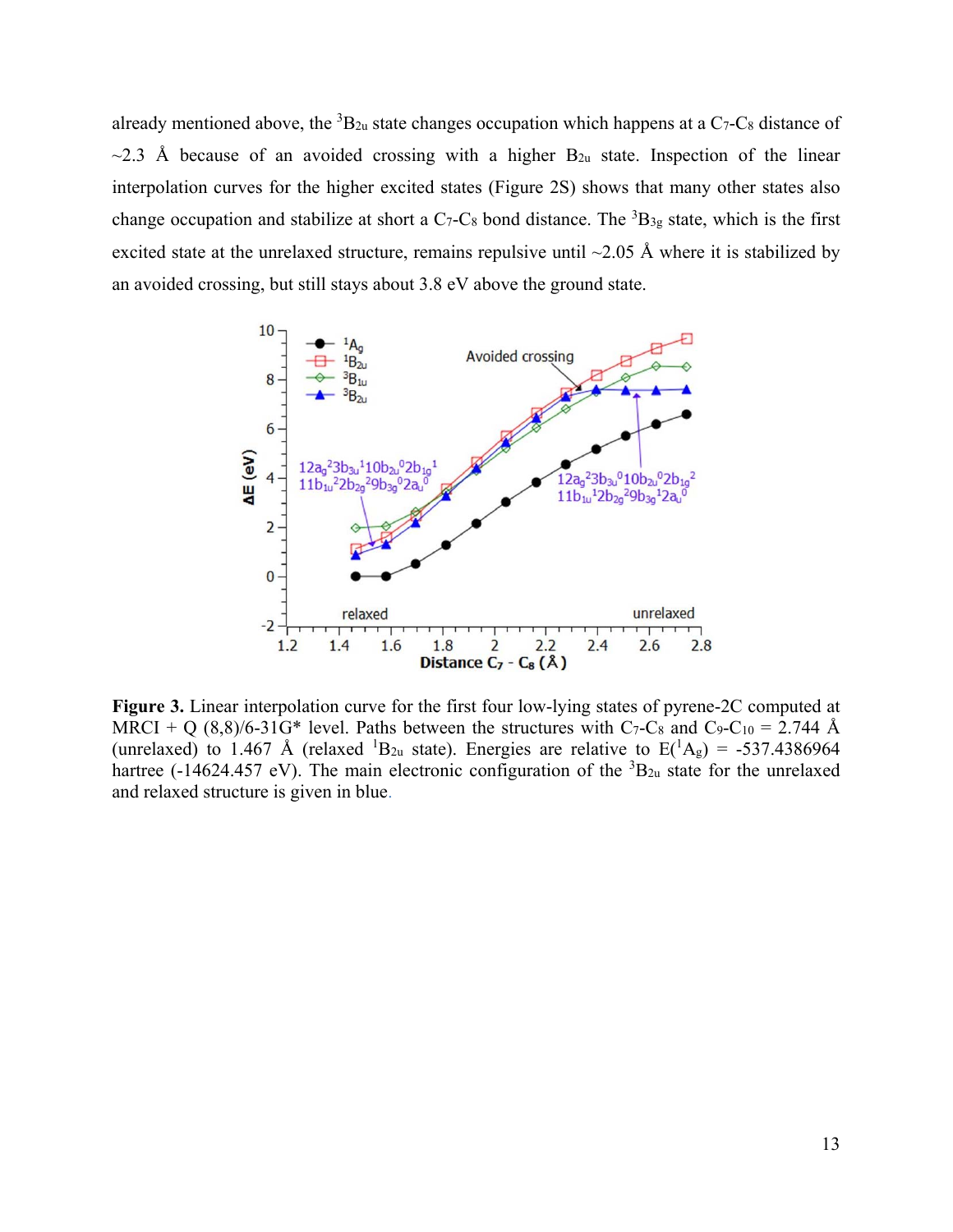

**Figure 4**. Linear Interpolation for the first four low-lying states of pyrene-2C computed at DFT/B3-LYP/6-31G\* level. Paths between the structures with C<sub>7</sub>-C<sub>8</sub> and C<sub>9</sub>-C<sub>10</sub> = 2.744 Å (unrelaxed) to 1.467 Å (relaxed <sup>1</sup>B<sub>2u</sub> state). Energies are relative to  $E(^{1}A_g) = -539.0457677$ hartree (-14668.188 eV). In blue, the main electronic configuration of the  ${}^{3}B_{2u}$  state along the path.

#### Unpaired densities

The unpaired densities displayed in Figure 5 for the unrelaxed and relaxed defect structures summarize the electronic structures of the different electronic states. For the  ${}^{1}A_{g}$  state Figure 5a shows that for the unrelaxed structure the radical character is almost exclusively located in the region of the  $C_7$ -C<sub>8</sub> and C<sub>9</sub>-C<sub>10</sub> bonds. For the relaxed structure (Figure 5d), where the new bonds are formed, the total number of unpaired density  $N_U$  is practically zero  $(N_U = 0.20e)$  which illustrates nicely the closed shell character and the chemical stability of this state. For the unrelaxed structure of the  ${}^{3}B_{2u}$  state the multiradical character is concentrated in the region of the C7-C8 and C9-C10 bonds (Figure 5b). For the relaxed structure (Figure 5e), the same electronic state possesses a completely different appearance as is to be expected from the above discussion of the avoided crossing and the change in the character of the electronic wavefunction on the CC bond formation. There is some unpaired  $\pi$  density located in the two five-membered rings and in the octagon of the pentagon–octagon–pentagon (5–8–5) structure. The same shape of unpaired density is found also for the almost degenerate relaxed  ${}^{1}B_{2u}$  state (see Figure S3b in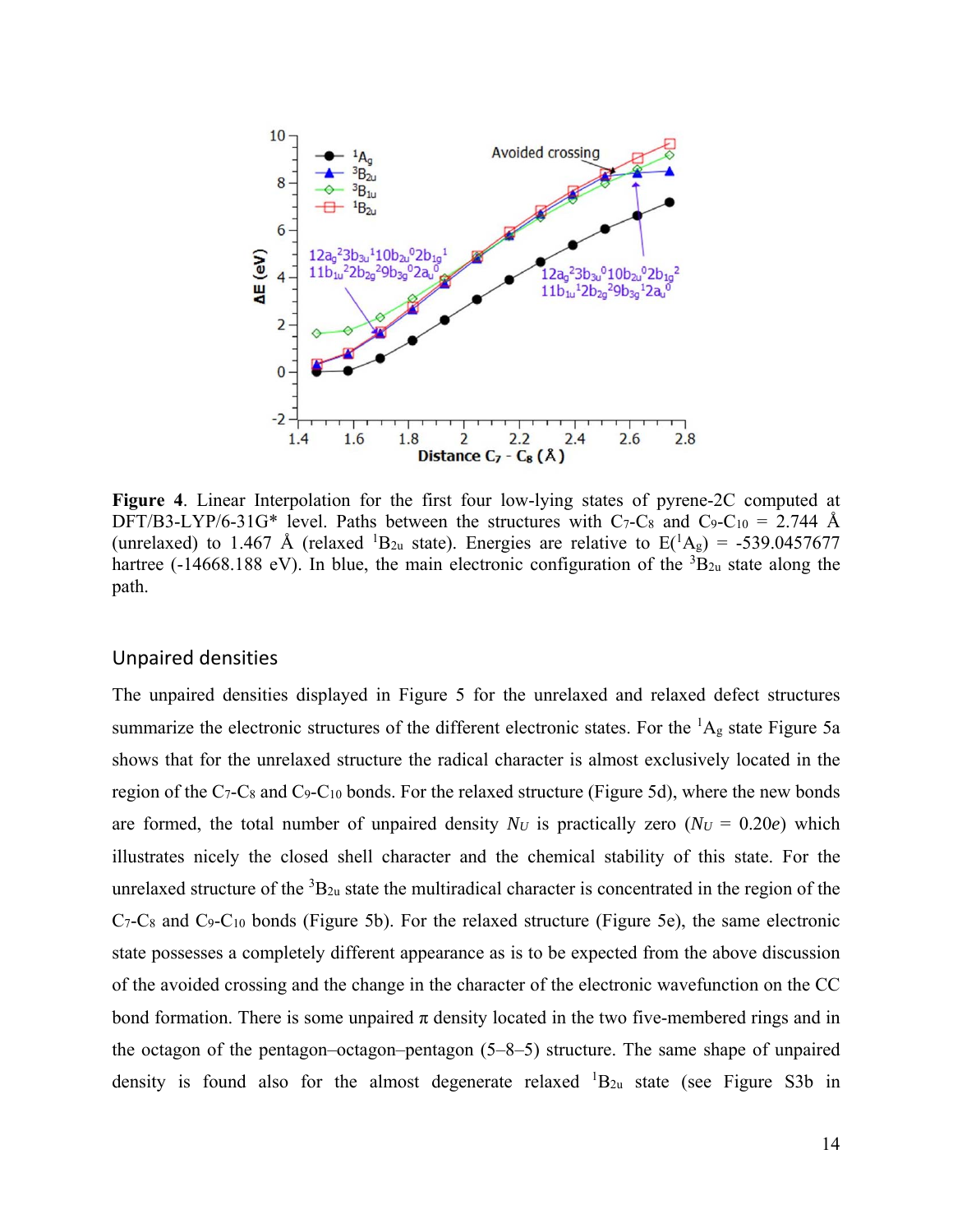Supplementary Information). In both the unrelaxed and relaxed structure the  ${}^{3}B_{1u}$  state (Figure 5 c,f) possesses unpaired  $\pi$  densities located in the region of the C<sub>7</sub>-C<sub>8</sub> and C<sub>9</sub>-C<sub>10</sub> bonds and also shows unpaired  $\pi$  density located at C<sub>1</sub> and C<sub>2</sub>. The total number of unpaired density  $N_U$  reduces significantly for all cases shown in Figure 5 when going from the unrelaxed to the relaxed structure. For the latter structure, the  ${}^{1}A_{g}$  state does not possess any significant radical character whereas values of  $\sim$ 2*e* are observed for the other states indicating significant biradical character. This discussion shows that for the relaxed DV defect structure the electronic ground state is mainly of closed shell character and relatively stable. However, starting with about 1 eV above this state (Table 2) highly reactive states are located which could be accessible e.g. in chemisorption processes.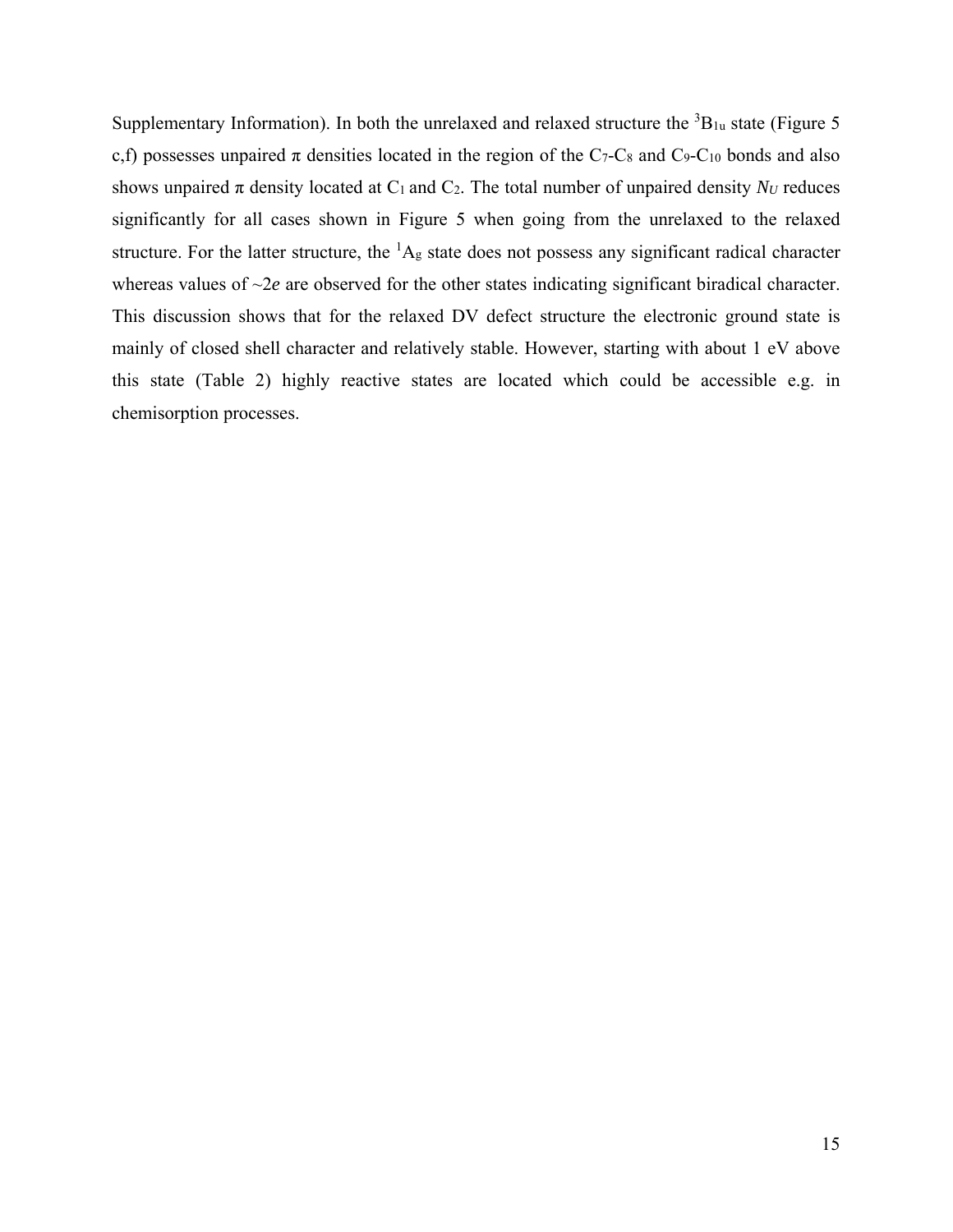

**Figure 5**. Unpaired electron density plots for the  ${}^{1}A_{g}$ ,  ${}^{3}B_{2u}$  and  ${}^{3}B_{1u}$  states using the MR-CISD/6-31G\* approach. a), b) and c) unrelaxed geometry, d), e) and f) relaxed geometry. Isodensity value is 0.007 *e*/bohr<sup>3</sup>.

# **Conclusions**

The diversity of the electronic states formed by a double vacancy defect in a graphene nanosheet has been studied using pyrene as a model structure using *ab initio* CASSCF and MRCI+Q as well as DFT/B3-LYP calculations. In total sixteen electronic states, eight singlets and eight triplets, were computed. The ground state has symmetry  ${}^{1}A_{g}$ . The unrelaxed structure originating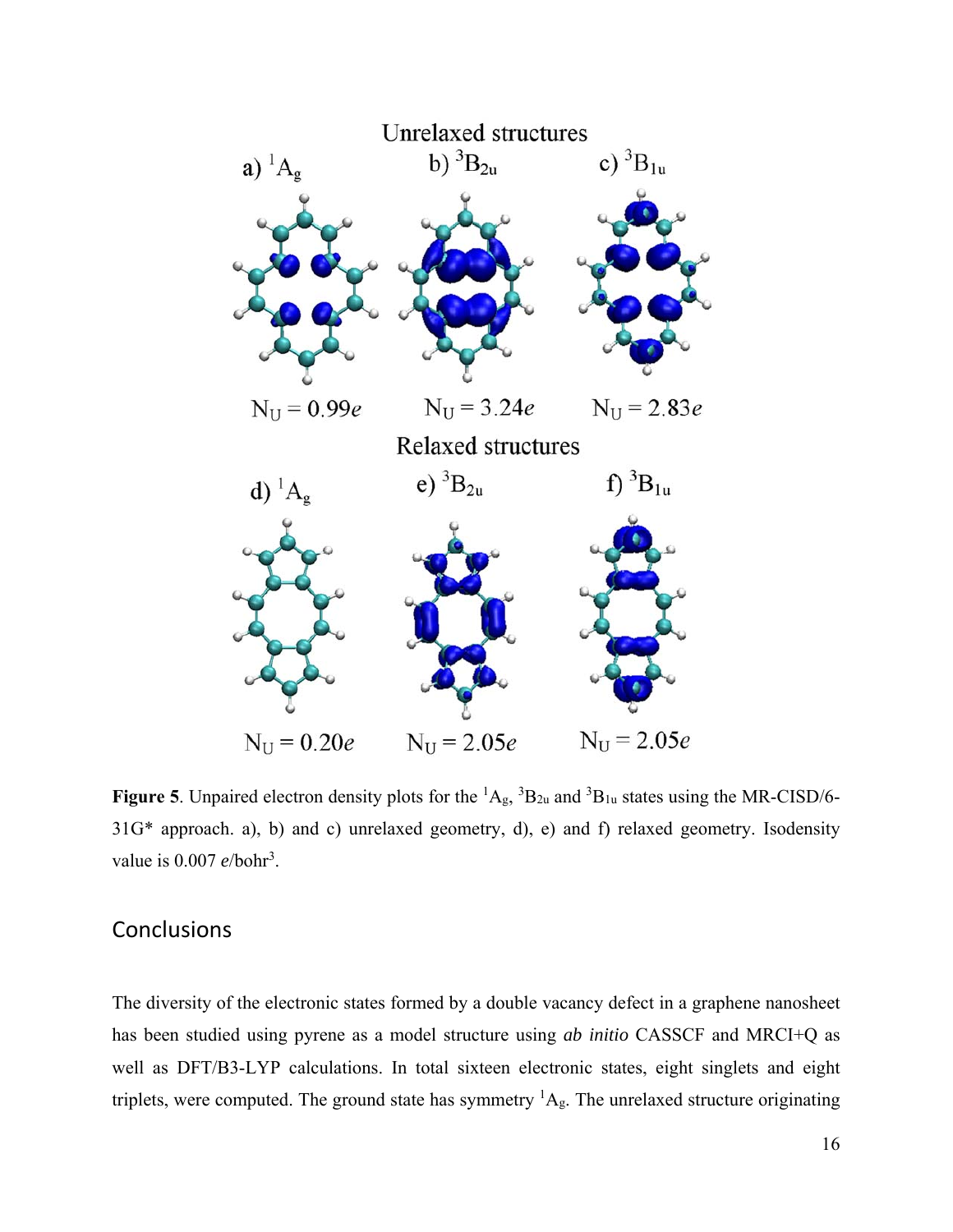from pristine pyrene and geometry relaxed structures were investigated. For the unrelaxed structure the first five excited states  $(^{3}B_{3g}$ ,  $^{3}B_{2u}$ ,  $^{3}B_{1u}$ ,  $^{3}A_{u}$  and  $^{1}A_{u}$ ) are separated from the ground state by less than 2.5 eV. The DFT calculations also find the  ${}^{1}A_{g}$  state as ground state. However, a slightly different order of the excited states is found, presumably since these states possess a strong multiconfigurational character for which this method has not been adapted for. For the relaxed structures the first low-lying states  $(^1A_g,~^3B_{2u},~^3B_{1u},~^1B_{2u})$  have the same energetic ordering in MRCI+Q and DFT/B3-LYP. The geometry optimization process leads to a strong reduction of the  $C_7-C_8$  and  $C_9-C_{10}$  distances forming the two five-membered rings in a pentagon–octagon–pentagon  $(5-8-5)$  structure. In this bond formation process the triplet  $B_{2u}$ state changes its configuration due an avoided crossing and its unpaired  $\pi$  density becomes located at the short CC bond on the two five-membered rings and on the octagon. At the relaxed structure the  ${}^{1}A_{g}$  ground state is dominated by a closed shell configuration with almost negligible unpaired electron density. This stability distinguishes the double vacancy from the single vacancy defect where we have found previously<sup>37</sup> that even for the relaxed structure a substantial unpaired density existed primarily due to the occurrence of a dangling bond.

Currently, we have obtained a detailed picture of the manifold of electronic states occurring due to the removal of two carbon atom from a graphene sheet based on the local environment of the defect. The multireference methods used allow a general treatment of the complicated electronic coupling processes occurring between the different unpaired electrons in the defect and the coupling to the  $\pi$  system. Building on the experience gained in the present calculations, especially with respect of the good agreement between the MRCI and DFT results, the investigation of significantly larger graphene sheet models will be accessible providing better insight into the embedding effects and their consequences on the electronic and geometrical structure of the double vacancy defect.

Electronic Supplementary Information (ESI) available: Full sets of excitation energies calculated, molecular orbitals, natural orbital occupations, unpaired electron density plots, DFT occupation schemes, and Cartesian coordinates.

## ACKNOWLEDGMENTS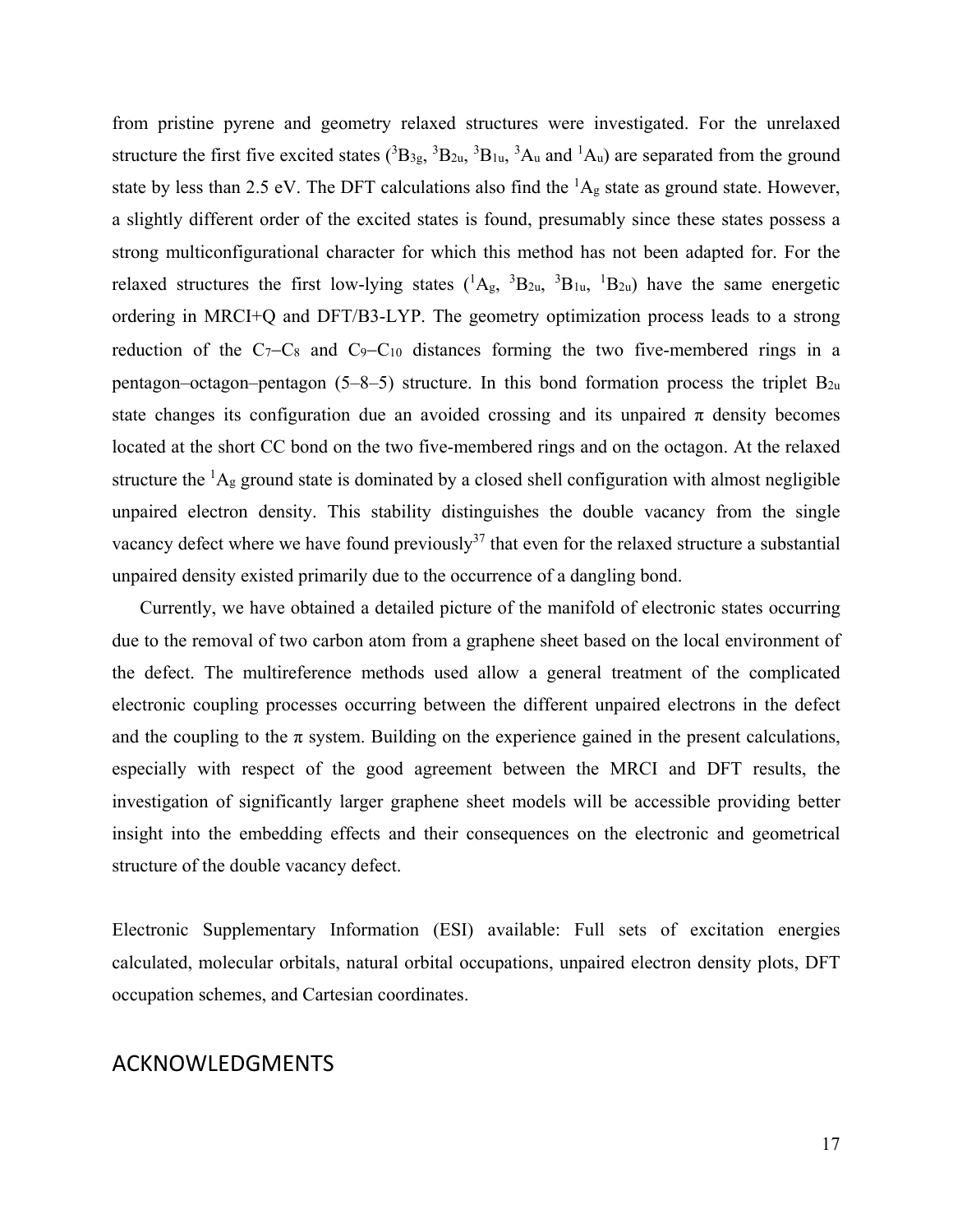This material is based upon work supported by the National Science Foundation under Project No. CHE-1213263 and by the Austrian Science Fund (SFB F41, ViCoM). Support was also provided by the Robert A. Welch Foundation under Grant No. D-0005. We are grateful for computer time at the Vienna Scientific Cluster (VSC), project 70376 and to the Fundação de Amparo à Pesquisa do Estado de São Paulo (FAPESP) under Process No. 2013/02972-0 to provide a fellowship to Francisco B. C. Machado for his stay at the Texas Tech University and to Conselho Nacional de Desenvolvimento Científico and Tecnológico (CNPq) for the research fellowship under Process No. 304914/2013-4.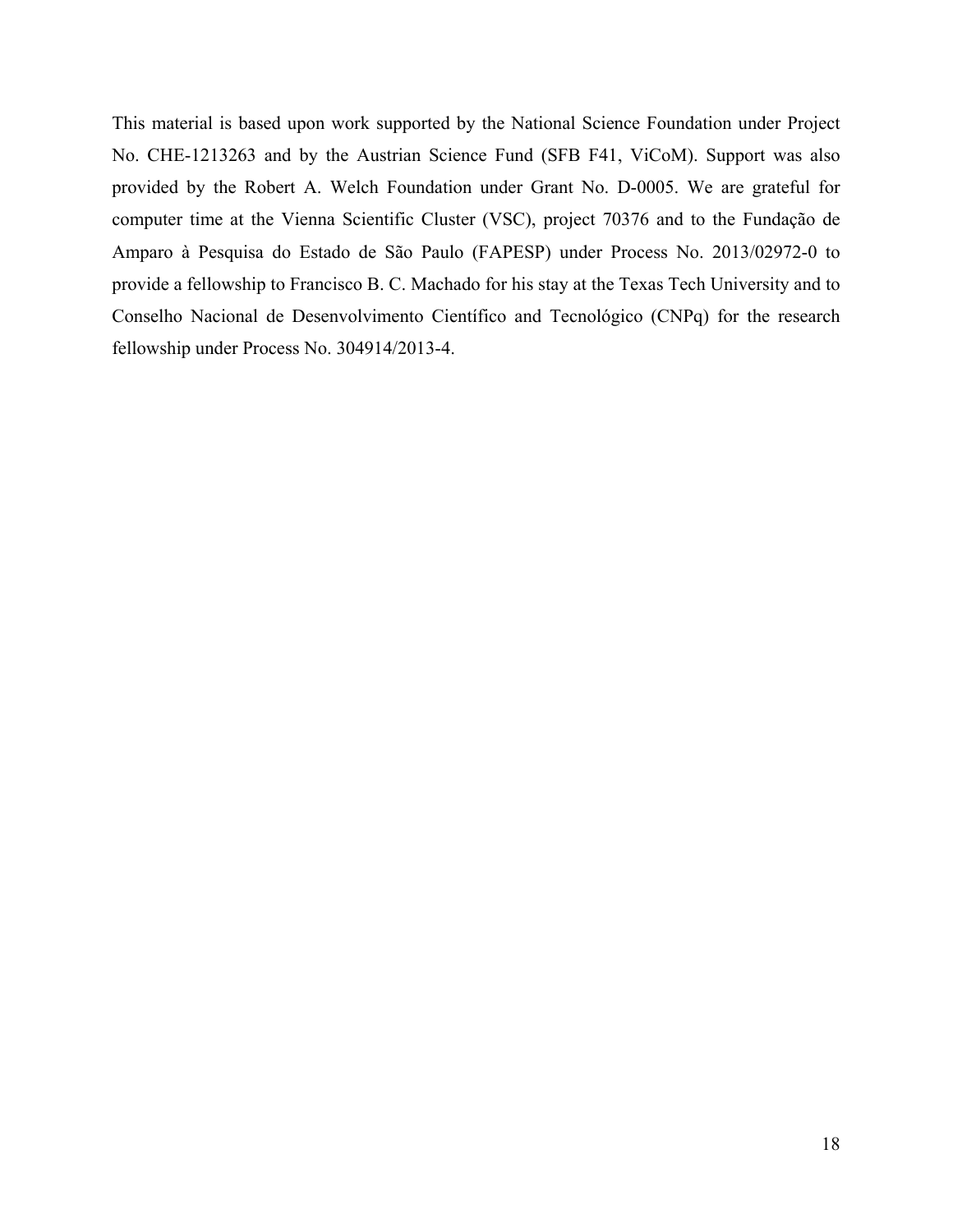#### **REFERENCES**

- 1. K. S. Novoselov, A. K. Geim, S. V. Morozov, D. Jiang, Y. Zhang, S. V. Dubonos, I. V. Grigorieva and A. A. Firsov, *Science*, 2004, **306**, 666-669.
- 2. K. S. Novoselov, D. Jiang, F. Schedin, T. J. Booth, V. V. Khotkevich, S. V. Morozov and A. K. Geim, *Proc. Natl. Acad. Sci. U. S. A.*, 2005, **102**, 10451-10453.
- 3. A. K. Geim and K. S. Novoselov, *Nat. Mater.*, 2007, **6**, 183-191.
- 4. R. Cheng, J. W. Bai, L. Liao, H. L. Zhou, Y. Chen, L. X. Liu, Y. C. Lin, S. Jiang, Y. Huang and X. F. Duan, *Proc. Natl. Acad. Sci. U. S. A.*, 2012, **109**, 11588-11592.
- 5. Y. Q. Wu, K. A. Jenkins, A. Valdes-Garcia, D. B. Farmer, Y. Zhu, A. A. Bol, C. Dimitrakopoulos, W. J. Zhu, F. N. Xia, P. Avouris and Y. M. Lin, *Nano Lett.*, 2012, **12**, 3062-3067.
- 6. F. Bonaccorso, Z. Sun, T. Hasan and A. C. Ferrari, *Nat. Photonics*, 2010, **4**, 611-622.
- 7. K. Niwase, *Phys. Rev. B*, 1995, **52**, 15785-15798.
- 8. K. Nordlund, J. Keinonen and T. Mattila, *Phys. Rev. Lett.*, 1996, **77**, 699-702.
- 9. F. Banhart, *Rep. Prog. Phys.*, 1999, **62**, 1181-1221.
- 10. J. R. Hahn and H. Kang, *Phys. Rev. B*, 1999, **60**, 6007-6017.
- 11. K. H. Han, D. Spemann, P. Esquinazi, R. Hohne, V. Riede and T. Butz, *Adv. Mater.*, 2003, **15**, 1719-1722.
- 12. G. Compagnini, F. Giannazzo, S. Sonde, V. Raineri and E. Rimini, *Carbon*, 2009, **47**, 3201-3207.
- 13. M. M. Lucchese, F. Stavale, E. H. M. Ferreira, C. Vilani, M. V. O. Moutinho, R. B. Capaz, C. A. Achete and A. Jorio, *Carbon*, 2010, **48**, 1592-1597.
- 14. J. Kotakoski, A. V. Krasheninnikov, U. Kaiser and J. C. Meyer, *Phys. Rev. Lett.*, 2011, **106**, 105505.
- 15. A. Hashimoto, K. Suenaga, A. Gloter, K. Urita and S. Iijima, *Nature*, 2004, **430**, 870- 873.
- 16. J. C. Meyer, C. Kisielowski, R. Erni, M. D. Rossell, M. F. Crommie and A. Zettl, *Nano Lett.*, 2008, **8**, 3582-3586.
- 17. J. H. Warner, M. H. Rummeli, L. Ge, T. Gemming, B. Montanari, N. M. Harrison, B. Buchner and G. A. D. Briggs, *Nat. Nanotechnol.*, 2009, **4**, 500-504.
- 18. C. O. Girit, J. C. Meyer, R. Erni, M. D. Rossell, C. Kisielowski, L. Yang, C. H. Park, M. F. Crommie, M. L. Cohen, S. G. Louie and A. Zettl, *Science*, 2009, **323**, 1705-1708.
- 19. J. H. Warner, E. R. Margine, M. Mukai, A. W. Robertson, F. Giustino and A. I. Kirkland, *Science*, 2012, **337**, 209-212.
- 20. M. M. Ugeda, I. Brihuega, F. Guinea and J. M. Gomez-Rodriguez, *Phys. Rev. Lett.*, 2010, **104**.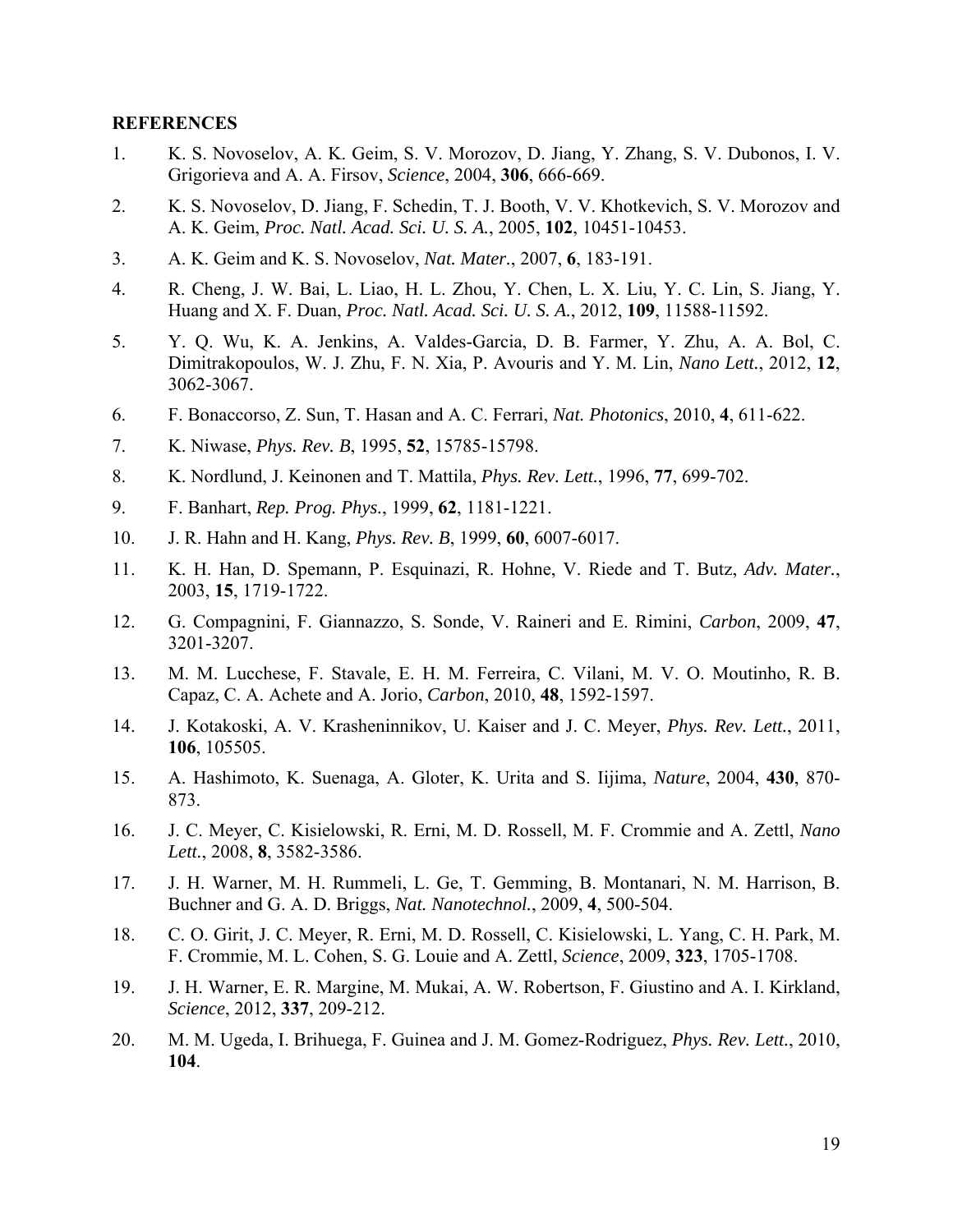- 21. L. Tapaszto, G. Dobrik, P. Nemes-Incze, G. Vertesy, P. Lambin and L. P. Biro, *Phys. Rev. B*, 2008, **78**.
- 22. P. G. Szalay, T. Müller, G. Gidofalvi, H. Lischka and R. Shepard, *Chem. Rev.*, 2012, **112**, 108-181.
- 23. F. B. C. Machado, A. J. A. Aquino and H. Lischka, *ChemPhysChem*, 2014, **15**, 3334- 3341.
- 24. C. A. Coulson, E. Santos, S. Senent, M. Leal and M. A. Herraez, *Proc. R. Soc. Lon Ser.- A*, 1963, **274**, 461-479.
- 25. A. Zunger and R. Englman, *Phys. Rev. B*, 1978, **17**, 642-661.
- 26. E. Kaxiras and K. C. Pandey, *Phys. Rev. Lett.*, 1988, **61**, 2693-2696.
- 27. C. H. Xu, C. L. Fu and D. F. Pedraza, *Phys. Rev. B*, 1993, **48**, 13273-13279.
- 28. A. A. El-Barbary, R. H. Telling, C. P. Ewels, M. I. Heggie and P. R. Briddon, *Phys. Rev. B*, 2003, **68**, 144107.
- 29. P. O. Lehtinen, A. S. Foster, Y. C. Ma, A. V. Krasheninnikov and R. M. Nieminen, *Phys. Rev. Lett.*, 2004, **93**, 187202.
- 30. C. A. Coulson and M. D. Poole, *Carbon*, 1964, **2**, 275-279.
- 31. Z. Tang, M. Hasegawa, T. Shimamura, Y. Nagai, T. Chiba, Y. Kawazoe, M. Takenaka, E. Kuramoto and T. Iwata, *Phys. Rev. Lett.*, 1999, **82**, 2532-2535.
- 32. Y. C. Ma, P. O. Lehtinen, A. S. Foster and R. M. Nieminen, *New J. Phys.*, 2004, **6**.
- 33. A. V. Krasheninnikov, P. O. Lehtinen, A. S. Foster and R. M. Nieminen, *Chem. Phys. Lett.*, 2006, **418**, 132-136.
- 34. K. Yamashita, M. Saito and T. Oda, *Jpn. J. Appl. Phys., Part 1*, 2006, **45**, 6534-6536.
- 35. J. M. Carlsson and M. Scheffler, *Phys. Rev. Lett.*, 2006, **96**, 046806.
- 36. M. Saito, K. Yamashita and T. Oda, *Jpn. J. Appl. Phys., Part 2*, 2007, **46**, L1185-L1187.
- 37. R. G. Amorim, A. Fazzio, A. Antonelli, F. D. Novaes and A. J. R. da Silva, *Nano Lett.*, 2007, **7**, 2459-2462.
- 38. J. E. Padilha, R. G. Amorim, A. R. Rocha, A. J. R. da Silva and A. Fazzio, *Solid State Commun.*, 2011, **151**, 482-486.
- 39. J. Kotakoski, F. R. Eder and J. C. Meyer, *Phys. Rev. B*, 2014, **89**, 201406(R).
- 40. K. Ruedenberg, L. M. Cheung and S. T. Elbert, *Int. J. Quantum Chem.*, 1979, **16**, 1069- 1101.
- 41. B. O. Roos, P. R. Taylor and P. E. M. Siegbahn, *Chem. Phys.*, 1980, **48**, 157-173.
- 42. A. D. Becke, *J. Chem. Phys.*, 1993, **98**, 5648-5652.
- 43. C. T. Lee, W. T. Yang and R. G. Parr, *Phys. Rev. B*, 1988, **37**, 785-789.
- 44. R. Ahlrichs, F. Furche and S. Grimme, *Chem. Phys. Lett.*, 2000, **325**, 317-321.
- 45. W. J. Hehre, R. Ditchfield and J. A. Pople, *J. Chem. Phys.*, 1972, **56**, 2257-2261.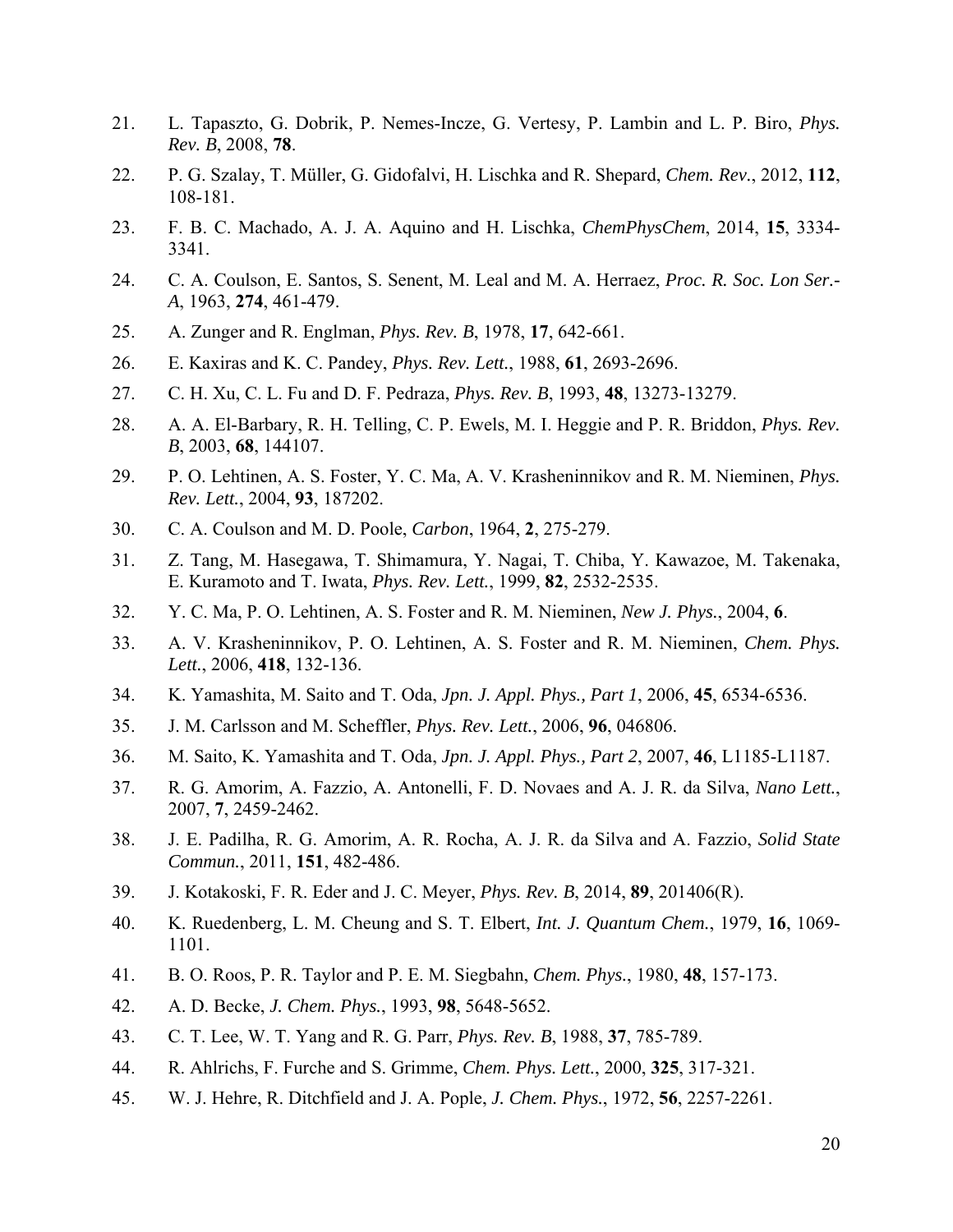- 46. A. Bunge, *J. Chem. Phys.*, 1970, **53**, 20-28.
- 47. S. R. Langhoff and E. R. Davidson, *Int. J. Quantum Chem.*, 1974, **8**, 61-72.
- 48. K. Takatsuka, T. Fueno and K. Yamaguchi, *Theor. Chim. Acta*, 1978, **48**, 175-183.
- 49. V. N. Staroverov and E. R. Davidson, *Chem. Phys. Lett.*, 2000, **330**, 161-168.
- 50. M. Head-Gordon, *Chem. Phys. Lett.*, 2003, **372**, 508-511.
- 51. H. Lischka, R. Shepard, R. M. Pitzer, I. Shavitt, M. Dallos, T. Muller, P. G. Szalay, M. Seth, G. S. Kedziora, S. Yabushita and Z. Y. Zhang, *Phys. Chem. Chem. Phys.*, 2001, **3**, 664-673.
- 52. H. Lischka, T. Muller, P. G. Szalay, I. Shavitt, R. M. Pitzer and R. Shepard, *Wires Comput. Mol. Sci.*, 2011, **1**, 191-199.
- 53. R. S. H. Lischka, I. Shavitt, R. M. Pitzer, M. Dallos, T. Müller, P. G. Szalay, F. B. Brown, R. Ahlrichs, H. J. Boehm, A. Chang, D. C. Comeau, R. Gdanitz, H. Dachsel, C. Ehrhardt, M. Ernzerhof, P. Höchtl, S. Irle, G. Kedziora, T. Kovar, V. Parasuk, M. J. M. Pepper, P. Scharf, H. Schiffer, M. Schindler, M. Schüler, M. Seth, E. A. Stahlberg, J.-G. Zhao, S. Yabushita, Z. Zhang, M. Barbatti, S. Matsika, M. Schuurmann, D. R. Yarkony, S. R. Brozell, E. V. Beck, J.-P. Blaudeau, M. Ruckenbauer, B. Sellner, F. Plasser, J. J. Szymczak *www.univie.ac.at/columbus*, 2012.
- 54. H. Dachsel, H. Lischka, R. Shepard, J. Nieplocha and R. J. Harrison, *J. Comput. Chem.*, 1997, **18**, 430-448.
- 55. T. Müller, *J. Phys. Chem. A*, 2009, **113**, 12729-12740.
- 56. J. Kästner, J. M. Carr, T. W. Keal, W. Thiel, A. Wander and P. Sherwood, *J. Phys. Chem. A*, 2009, **113**, 11856-11865.
- 57. R. Ahlrichs, M. Bär, M. Häser, H. Horn and C. Kölmel, *Chem. Phys. Lett.*, 1989, **162**, 165-169.
- 58. J. P. Perdew, K. Burke and M. Ernzerhof, *Phys. Rev. Lett.*, 1996, **77**, 3865-3868.
- 59. C. Adamo and V. Barone, *J. Chem. Phys.*, 1999, **110**, 6158-6170.